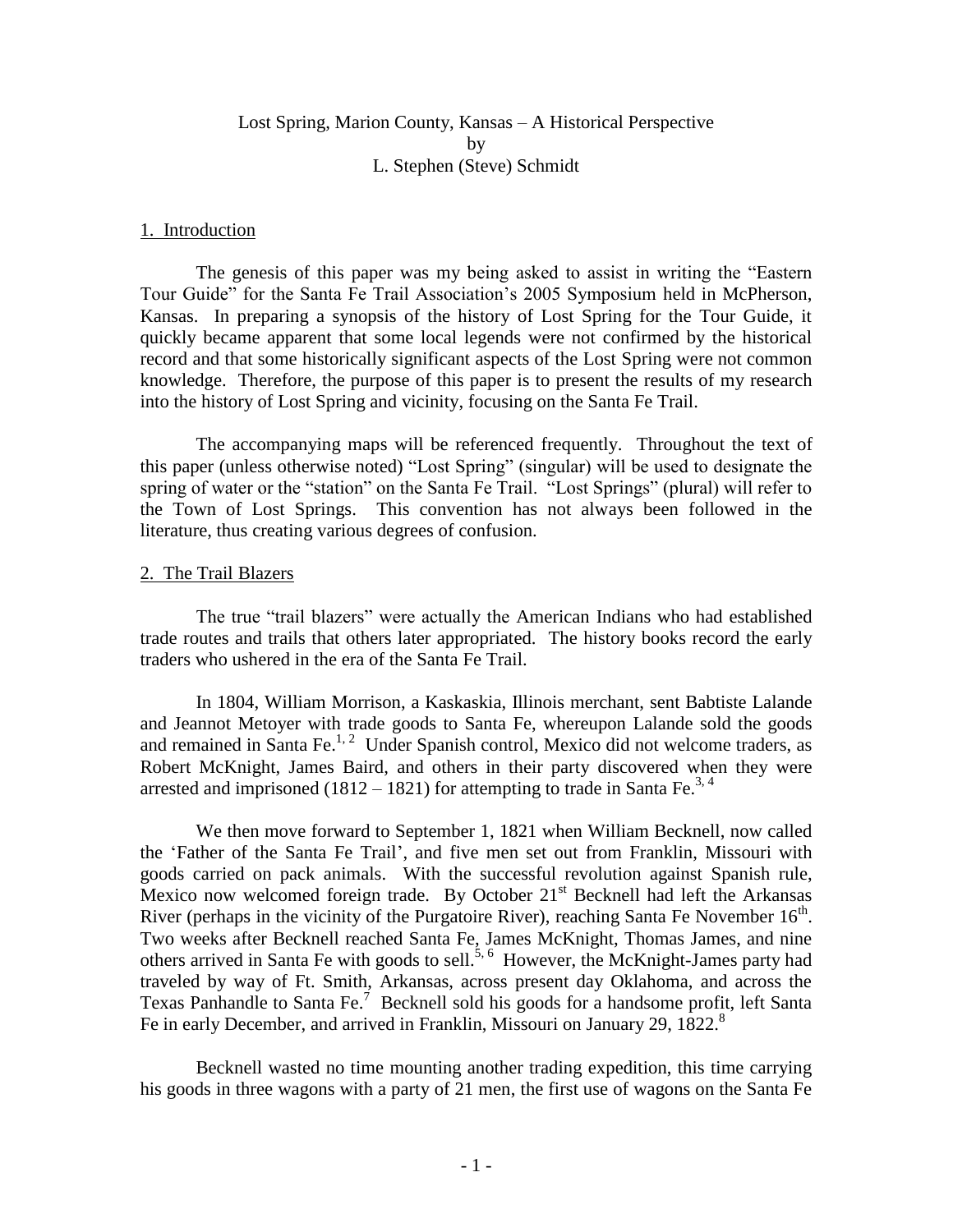Trail. They left Franklin, Missouri May 22<sup> $9$ </sup> or May 25,<sup>10</sup> 1822 and were joined en-route by another party lead by John Heath prior to reaching the Great Bend of the Arkansas. The combined parties left the Arkansas in present day Ford County, Kansas and headed southwest across the Cimarron desert. Some of Heath's company remained in San Miguel, and Becknell's company continued to Santa Fe. Becknell returned to Missouri by a shorter route with specie and mules.<sup>11</sup>

Also making a trading expedition to Santa Fe was Benjamin Cooper with 14 men and a pack mule train. <sup>12</sup> One final expedition led by Baird and Chambers set out in the fall of 1822 but had to 'winter' near present day Dodge City. They had to cache their goods and return for them from Taos in  $1823$ .<sup>13, 14</sup>

Stephen Cooper led an expedition in 1823, with 30 men, using pack mules. He returned to "the States" in October 1823 with specie, furs, and 400 jacks, jennets, and mules thus ushering in the "Missouri Mule" trade.<sup>15, 16</sup> On May 16, 1824 a group of 81 or 83 persons with 25 wheeled vehicles left the Franklin, Missouri area, arriving in Santa Fe July  $28<sup>th</sup>$  via the Cimarron Route, returning to Franklin, Missouri September 24, 1824.<sup>17, 18</sup> Braxton Cooper headed a group that left Missouri in November 1824 and returned in the Spring of 1825. In 1825, 130 men made trading expeditions to Santa Fe.<sup>19</sup>

All of this activity was noticed by the U. S. Government in general, and Senator Thomas Hart Benton of Missouri in particular. Senator Benton agitated for construction of a road from Missouri to the Mexican boundary  $^{20}$  to promote trade, extend U. S. influence, and provide increased security for traders and others. This finally resulted in government authorization for surveying and marking of the "road" from Missouri to the Mexican settlements, and for the establishment of treaties with the American Indians for a right-of-way for the road and safe passage for travelers.<sup>21</sup>

The government survey of the Santa Fe Road was begun in 1825. Three Commissioners were appointed to direct the survey, and of the three, George Sibley is generally recognized as the leader. The actual surveying duties of the expedition fell on Joseph C. Brown, an extremely capable surveyor of the times, noted for performing several important boundary surveys in the West between 1815 and approximately 1849,<sup>22, 23</sup> including surveying the western boundary of Missouri in the fall of 1823.<sup>24</sup>

Brown produced a note book of his survey of the Santa Fe Road in which he would make notes on one page and produce a corresponding graphical plot of the survey on the facing page. Brown's graphical plots in his notebook were made on grid paper, each square representing a mile. Brown's written notes have been published,  $^{25, 26}$  but to my knowledge, his graphical plots have not. With my input, Mr. Richard Hayden of McPherson, Kansas electronically projected Brown's graphical plots<sup>27</sup> onto modern maps. Mr. Hayden and I used readily identifiable points such as the crossings of the Neosho at Council Grove, the Cottonwood River near present day Durham, and the Little Arkansas River, to orient Brown's survey with modern maps. We discovered that Brown's plots of these points matched perfectly with today's maps when Brown's plots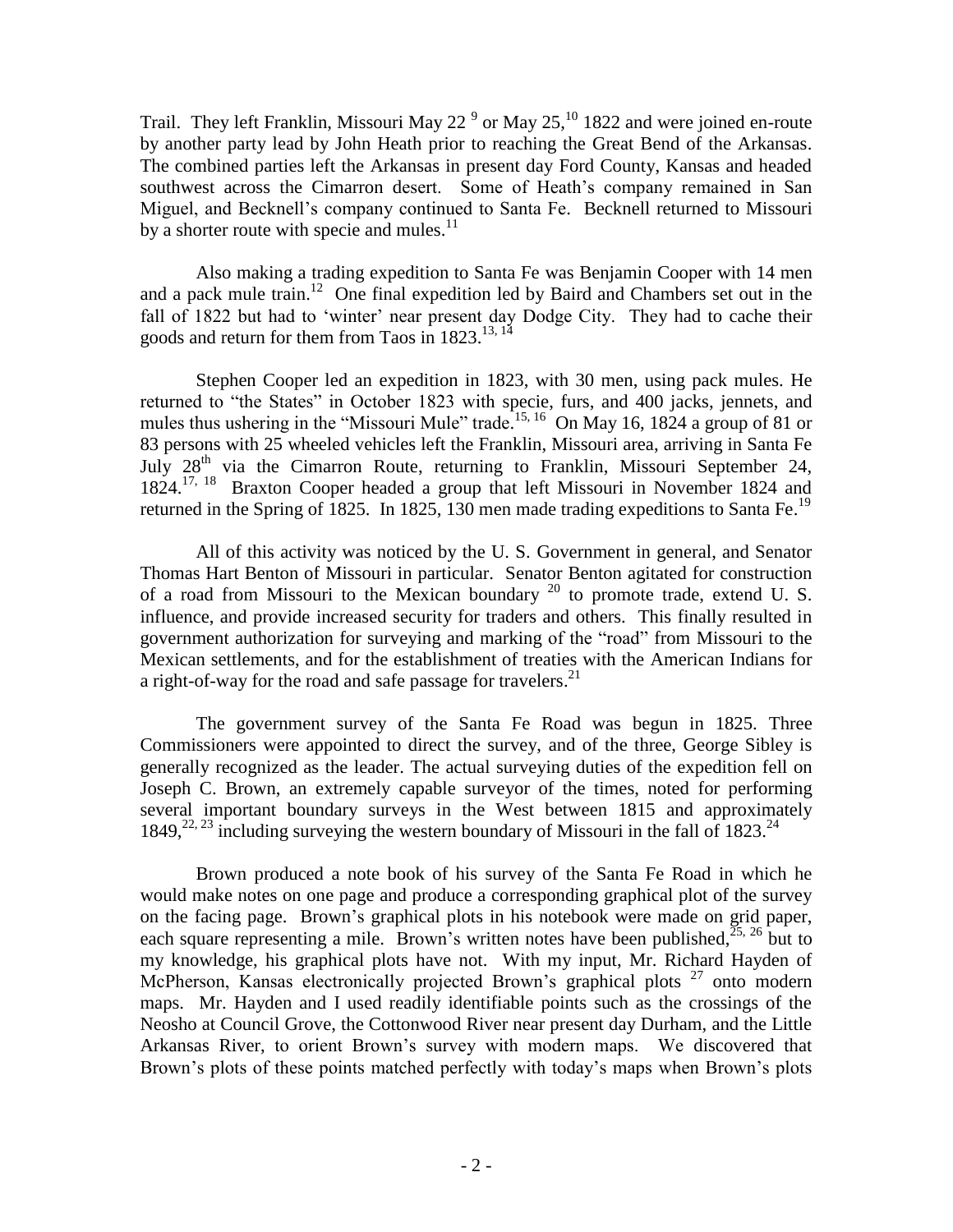and today's maps were made the same scale. Based on this work, the route surveyed by Brown on the expedition led by Sibley is shown on *Figure 1*.

Brown began his survey at Fort Osage on July 17, 1825. Expedition member Ben Jones discovered what become known as Diamond Spring when the party camped on August  $11<sup>th</sup>$ . On August  $12<sup>th</sup>$  the Expedition set out from Diamond Spring, passing near by, but not discovering Lost Spring (as shown on *Figure 1*), and camped on a creek ½ mile south of the Santa Fe Road, at a point approximately 2 miles east and 1.3 miles south of present day Tampa, Kansas. On August  $13<sup>th</sup>$  they arrived at the Cottonwood River west of present day Durham, Kansas.<sup>28</sup>

#### 3. The International and Interstate Highway of the 1800's

Volumes can and have been written about the Santa Fe Trail covering the period of the late 1820s through the late 1850s. My purpose in this section is not to recount everything that happened in this period along the trail; instead, I want to give the reader a sense of the magnitude of commerce that flowed over the Santa Fe Trail through what would become Marion County, Kansas. The Santa Fe Trail, often referenced as the Santa Fe Road in old documents, was truly the Interstate Highway of the 1800s through Kansas. And, although the Santa Fe Trail was primarily a link between Missouri and Santa Fe, the Trail was but one segment of a vast world-wide network of commerce extending from Europe, across eastern North America, to Santa Fe, and continuing south into Mexico and westward as well. Of particular interest is that unlike the Oregon or California Trails, the Santa Fe Trail was not a trail of emigration; instead, it was primarily a trail of commerce.

In time, it became the custom that wagons singly or in small groups would come together in Council Grove and organize themselves into larger groups called "trains." This was done for mutual aid and protection. Near present day Dodge City, some groups would continue west on the Mountain Branch of the Santa Fe Trail traveling through Raton Pass, while others would continue southwest over the Cimarron Branch of the Santa Fe Trail across what is now the western tip of the Oklahoma Panhandle. Whichever route was chosen farther to the west, almost all Santa Fe Trail traffic and travelers passed through what is now Marion County, Kansas.

The number of wagons on the Santa Fe Trail varied from year to year depending on market conditions, and the regulations and taxes imposed at any given time by the Mexican authorities. Josiah Gregg, arguably the most thorough observer and reliable source of information on the early Santa Fe Trail, recorded that during the period 1822 through 1843, the Santa Fe trade amounted to a total of 1,558 wagons, 3,160 men, and merchandise valued at \$2,992,000.<sup>29</sup> If we assume an average of 6 draft animals per wagon and an equal number of spare stock, this traffic could easily have involved over 15,000 mules and oxen.

Traffic on the Santa Fe Trail increased. Government contracting for freighting to supply its western forts was begun in 1848, and this freighting became a major feature of the Santa Fe Trail in the 1850s and 1860s. 30 The magnitude of traffic is illustrated by the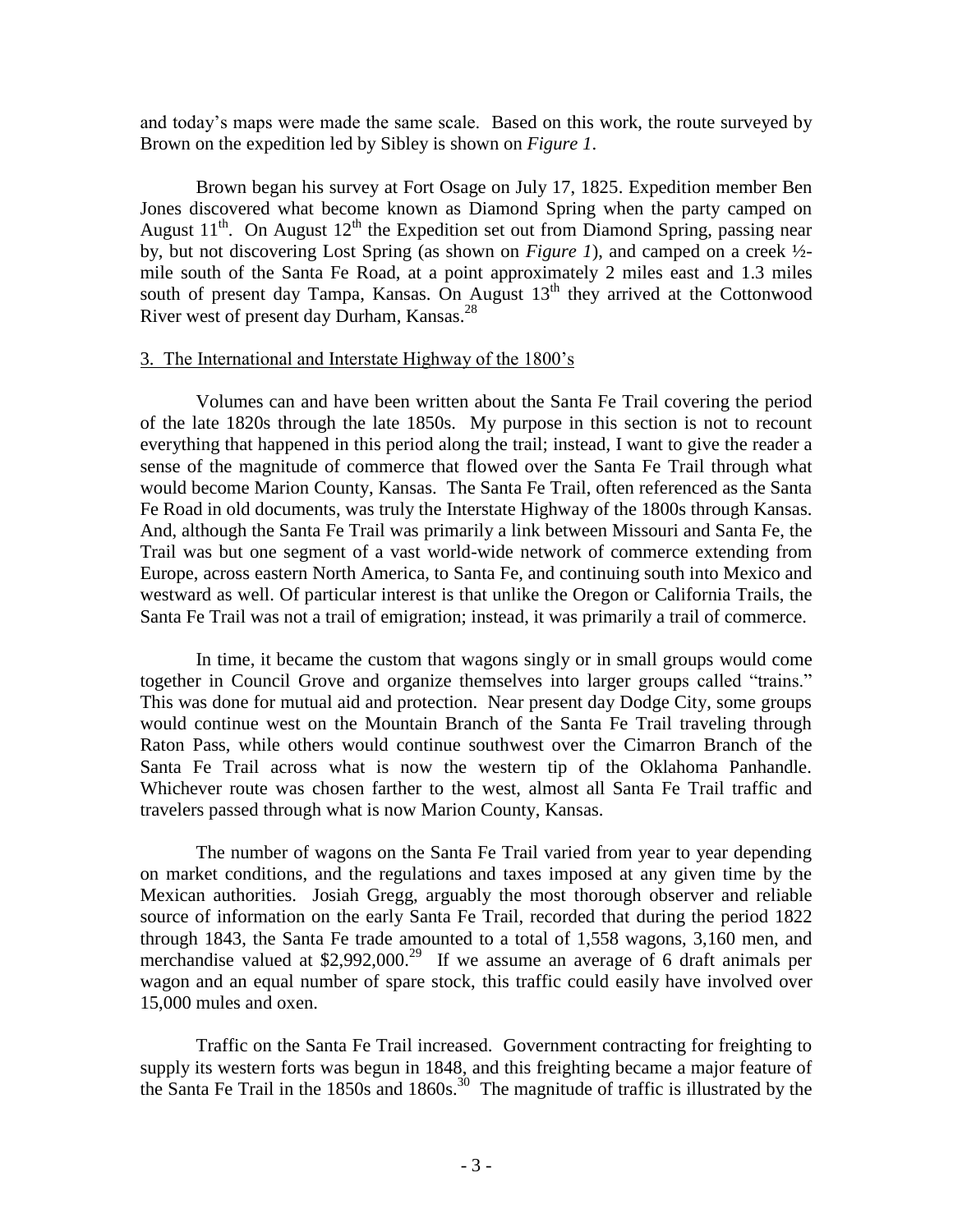following statistics of caravans transporting goods from Independence to Santa Fe: in 1844, 92 wagons, 780 mules, and 60 oxen arrived in Santa Fe; 141 wagons, 21 carriages, 1,078 oxen, and 716 mules in 1845; and, 363 wagons and 50 carriages in 1846. 31 In 1848 Lt.-Col. Gilpin recorded 3,000 wagons, 12,000 persons, and 50,000 head of stock past his post on the Arkansas River.<sup>32</sup> Added to this commerce, was other activity along the trail such as the Army's Mexican War-related movements down the trail in 1846. Kearny's Army of the West alone consisted of approximately 1,700 men and 300 wagons.<sup>33, 34</sup> In addition, there were hundreds of wagons carrying supplies for the Army of the West. During the period April to September 1849, 2,500 persons traveled the Santa Fe Trail on their way to the California Gold fields.<sup>35</sup>

In addition to the Santa Fe trade and the government supply traffic, in 1850 mail wagons began operating on the Santa Fe Trail. Prior to this time, there was no U.S. postal service west of Council Grove, and letters and newspapers going to points west were "unofficially" carried with the caravans and dropped off or picked up at various places.<sup>36</sup> On July 1, 1850 a Waldo, Hall & Company mail wagon left Independence bound for Santa Fe, thus becoming the first vehicular transportation of U. S. Mail across the Great Plains under a Congressionally authorized contract.<sup>37</sup> Running time to Santa Fe was 29 days.<sup>38</sup> The first mail wagon arrived in Santa Fe July 28 and headed back August  $1.^{39}$  Beginning in October 1850, mail wagons (or "stages") left Santa Fe and Independence on the first day of the month; this became semi-monthly in 1857 and weekly in 1858.<sup>40</sup> As an aside, the vehicles used to transport the mail are commonly called "mail stages," whether they are Jersey wagons or eight passenger enclosed wagons, because they carried mail and passengers on scheduled trips over a regular route and accomplished the trip in "stages" of travel between stations. The mail stages at this time were not the Concord-type stagecoaches that we commonly envision.<sup>41, 42</sup> Concord coaches were not introduced on the Santa Fe Trail until 1864. 43

The wagons in the freighting "trains" or caravans generally traveled (unless geographic conditions did not permit) two abreast until somewhere west of the Little Arkansas, where four abreast was common.<sup>44</sup> I believe this was done for several reasons. If strung out single file, it would be difficult to maintain communication among the wagons in case of some difficulty. Staying in a more compact group improved the ability to defend the caravan and it allowed the wagons to be quickly arranged into a defensive configuration. And, if all traveled in a single line, it might become too dusty or too muddy for the wagons at the end of the line. $44$  The result is that the Santa Fe Trail is not a single track or "cow path" across the prairie; instead, it is a corridor of multiple wagon paths that can be one-quarter mile or more wide. In addition, the corridor would shift from time to time as the caravans sought slightly gentler grades, or one area became too wet and muddy, or stream crossing had to be shifted to new locations after floods.

In the early days of the Santa Fe Trail, the wagons were drawn by horses or mules. In 1829, Brevet Major Bennett Riley utilized oxen to pull 20 wagons loaded with flour and four ox carts with camp equipment (in addition, there was a cannon and carriage pulled by mules) on the military escort of traders on the Santa Fe Trail to the Arkansas River, the boundary with Mexico.<sup>45, 46</sup> Riley returned from the expedition with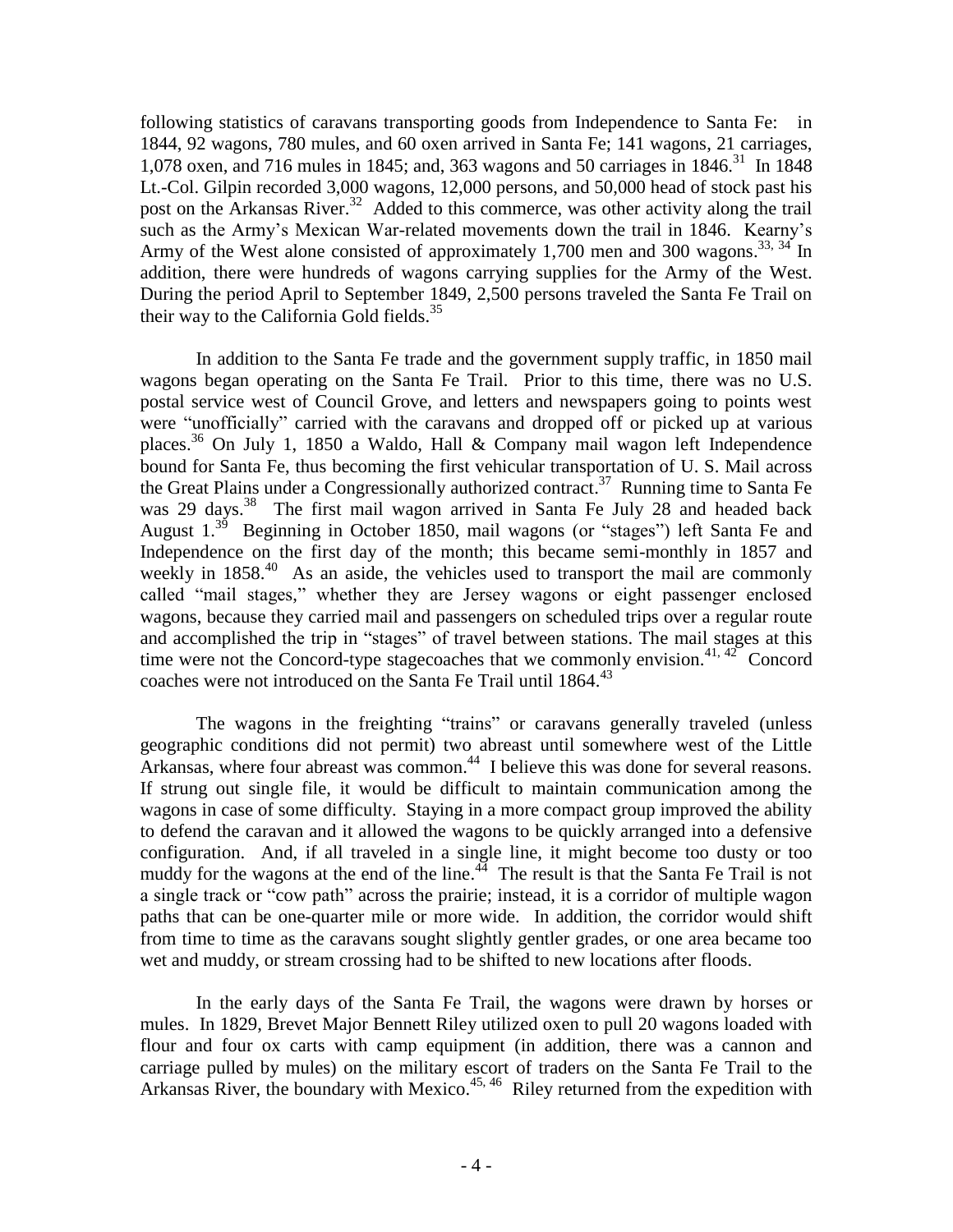24 yoke of oxen after losing several oxen during the trip. Riley writes in his report, "….I let Mr. [Charles] Bent have one yoke … and he writes in that he went through to Santa Fe better than the mules..." "I let Mr. Bent have them to try whether oxen in the future, if we could get them, would answer, they are so much cheaper. One team of three yokes of oxen will not cost more than two mules."<sup>47</sup> News of this successful use of oxen was not lost upon the traders, many of whom thereafter used the less expensive oxen to draw their wagons rather than mules. The reader may be interested to know that present day Ft. Riley is named in honor of this same Major Bennett Riley.

The result of the passage of thousands of wagons and people, and tens of thousands of draft animals over the years destroyed the vegetation of the fragile prairie along the corridor of travel. The mechanical pounding of hooves and wheels, and erosion due to wind and water, eventually resulted in the development of parallel depressions along the path of travel. These depressions are called swales or ruts, and are generally the width of a wagon at the bottom, several feet wide at the top, and from a few inches to a few feet deep. From the air, the corridor of swales has the appearance of a giant comb having been dragged across the prairie. In many areas, the vegetation which re-developed in the disturbed areas is noticeably different than the surrounding native vegetation. The swales and differences in vegetation are visible to this day in areas left in pasture and not disturbed by cultivation or earth moving activities. Marion County has some of the most extensive visible remnants of the Santa Fe Trail to be found anywhere.

Many famous, and not so famous, people traveled the Santa Fe Trail, and many of them recorded their experiences in diaries and reports. Most travelers generally made note of Council Grove and of Cottonwood Crossing. Many mentioned Diamond Spring. Interestingly, Lost Spring is seldom mentioned during the early years of the Trail, and if it is, little detail is given. This is quite interesting, as Lost Spring was about one day's drive west of Diamond Spring and one day's drive east of Cottonwood Crossing. Riley in his journal of the military escort of 1829 does not mention Lost Spring.<sup>48</sup> Susan Magoffin mentions camping at Lost Spring in 1846, being delayed there for a day due to rain, but giving no details of the spring or its surroundings.<sup>49</sup> H. B. Mollhausen does not mention Lost Spring in his travels of 1858, although he and his party probably camped at present day Tampa, Kansas on the evening of July 14, 1858.<sup>50</sup> William Richardson mentions Lost Spring in his journal of  $1846$ : "September  $1<sup>st</sup>$ . – Came to a place, called "Lost Spring," a most singular curiosity. The stream rises suddenly out of the ground, and after rushing over the sand a few yards, as suddenly sinks, and is no more seen."<sup>51</sup>

Lost Spring does sometimes appear in tabulations of mileage between various points along the Trail. It is not listed in an 1842 tabulation (although it does list Prairie Spring and Hook's Spring, which would not have been far from today's Lost Spring)  $^{52}$ nor in an 1848 tabulation of distances and camp sites; <sup>53</sup> however, Lost Spring is listed in 1844,<sup>54</sup> 1858,<sup>55</sup> and 1859<sup>56</sup> tabulations.

Thus, we have seen the traffic on the Santa Fe Trail grow from a few pack animals to thousands of wagons each year, traveling across Marion County, leaving their mark on the prairie.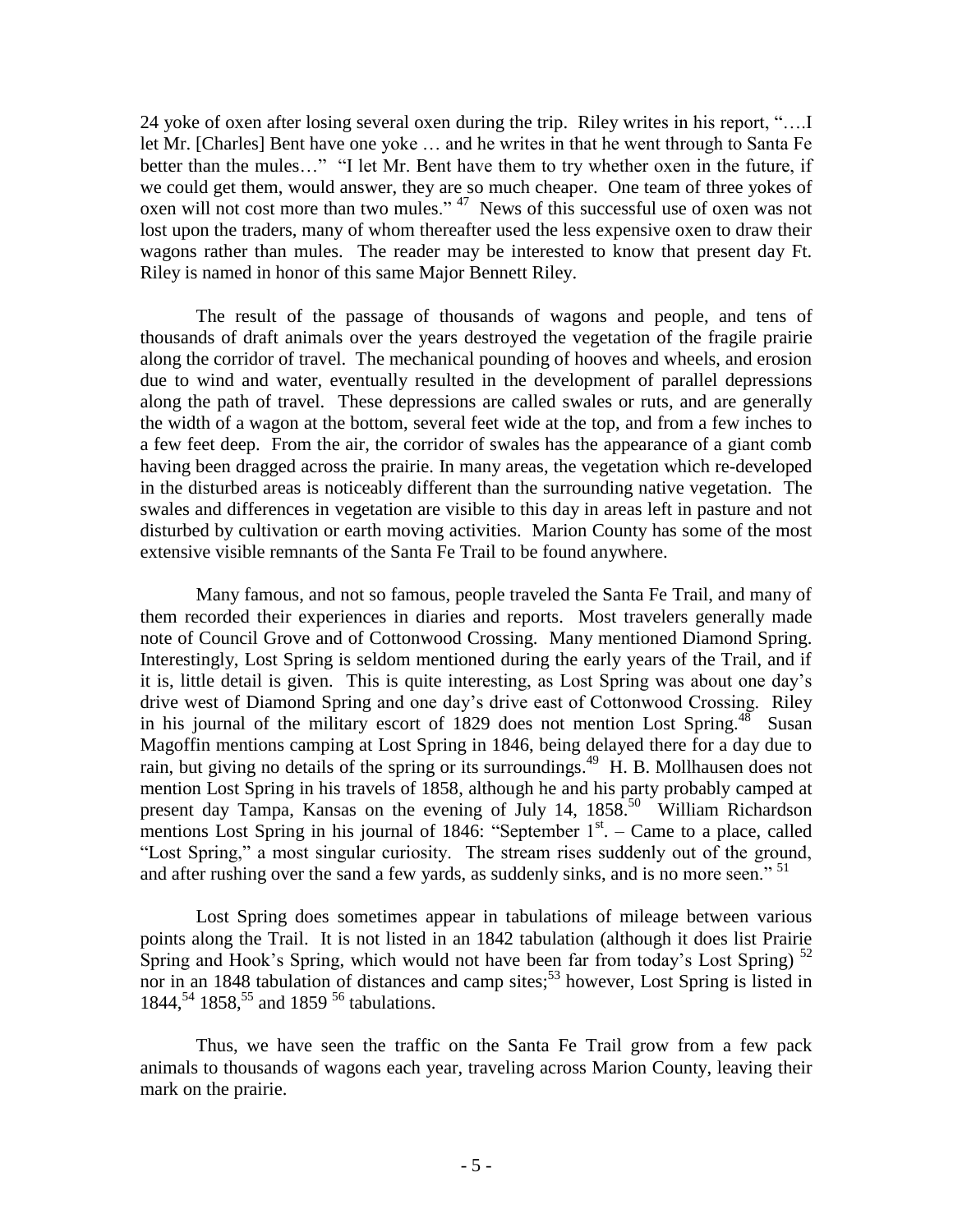#### 4. The 1857 General Land Office Survey

In 1854, Congress passed the Kansas-Nebraska Act, creating the Territories of Kansas and Nebraska, the western boundary of the Territories initially being the Continental Divide. The population of Kansas Territory was 8,500 in 1854 and 100,000 by 1860.<sup>57</sup> Clearly there was increasing pressure to open the prairies for White settlement. The 1862 Homestead Act would soon become a reality (January 1, 1863). To reference the boundaries of land that might be obtained by individuals, the government instituted a monumental task --- divide the prairies into uniquely defined and locatable rectangular parcels, according to a system of survey established by the Land Ordinance Act of 1785.<sup>58</sup> By laborious surveys, reference points would be established marking the corners of 'sections' of land, and marking the half-section lines to define 'quartersections.' A 'section' is one mile square; a quarter-section is one-half mile square. These surveys to this day are the basis for defining land ownership in Kansas. For an excellent and fascinating description of how these surveys were accomplished, the reader may consult the Kansas Society of Land Surveyors web site.<sup>59</sup>

In 1857, some thirty-six years after Becknell made his first trading venture to Santa Fe, the General Land Office caused the public land surveys to be performed in Marion County. The surveys had two equally important purposes. The first was to establish the reference points for sections and quarter-sections described above. The second, which I believe is not generally recognized or appreciated, was to record an inventory of the land, both natural features (streams, lakes, natural resources, land suitable for farming or grazing, and so forth) and man-made features (roads, buildings, fences, and so forth). The surveyors were given extensive instructions on what to look for and record, and how to record it. $60$  The surveyors kept notes, and maps were produced from those notes. The notes and surveys give us a snap-shot in time of what this great land looked like in 1857 in Marion County.

Of particular interest on the 1857 General Land Office map of Marion County is the location of the Santa Fe Trail and the location noted for Lost Spring in Section 16, both shown on *Figure* 2.<sup>61</sup> Based on my research and study, and the 1857 GLO map, I believe the Lost Spring described in various accounts prior to 1857, and probably prior to1859, refer to the Lost Spring in Section 16, which is a little over a mile to the northeast of what we today commonly identify as Lost Spring in Section 17. As this statement differs from many articles written about Lost Spring over the years, some further discussion is in order to validate this opinion.

I rely heavily on the accuracy of the 1857 GLO survey map  $^{61}$  and notes  $^{62}$ because from the amount of traffic previously described, there can be no doubt that the Santa Fe Trail was plainly visible to the surveyors and because any other roads or alternate routes would have been noted on the survey notes and shown on the map if they existed. No trail or spring is shown on the map or recorded in the survey notes in Section 17. Other GLO maps prepared at this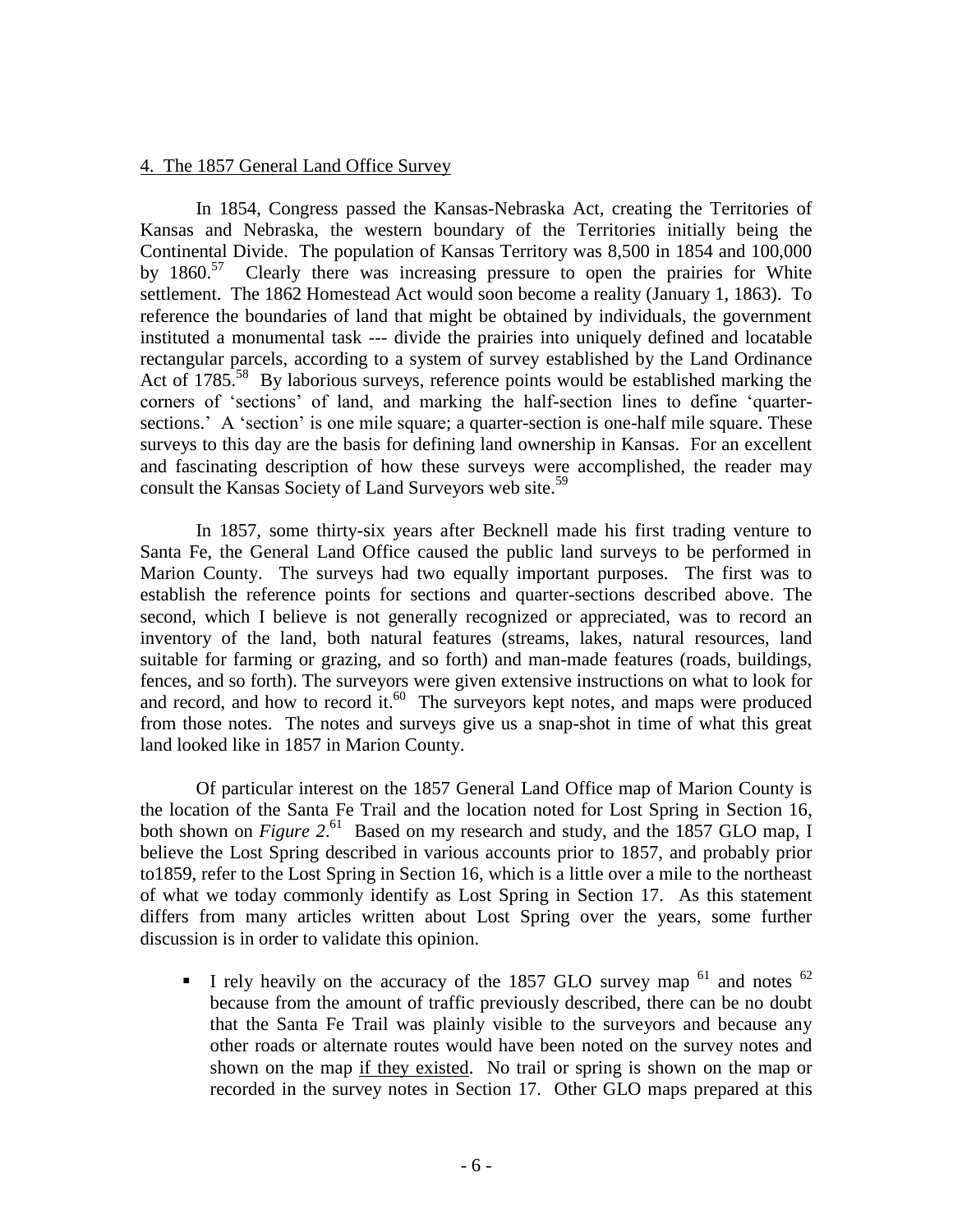time show alternate routes of the Santa Fe Trail at Cottonwood Crossing, as well as other trails such as the Cherokee Trail and the Kaw Trail several miles to the southwest.

- The Survey of U.S. Mail Route No. 8912<sup>63</sup> surveyed March 1858 corresponds to the 1857 GLO survey except the segment B-E is not shown, indicating the mail route traveled B-C-D-E on the attached map (*Figure 2*). I do not believe the March 1858 survey is merely a copy of the 1857 survey because the 1858 survey has considerably more detail, showing the lands and legal descriptions of the mail stage stations, and which branches of the Santa Fe Trail at Lost Spring and at Cottonwood Crossing were on the mail route. And, remember, the mail stages had now been in operation for eight years, and the stages now ran semimonthly (4 stages per month, two each way). $40$  The mail stage stations in the vicinity in 1858 were Council Grove, Diamond Spring, Cottonwood Crossing, and Moore's Ranch;<sup>63</sup> no Lost Spring stage station is shown.<sup>63</sup> Lost Spring is labeled on the Mail Route No. 8912 map in the same location as shown on the 1857 GLO map.
- Aerial photos taken in 1956 clearly show the Santa Fe Trail corresponding to the 1857 GLO survey. The Trail appears as a corridor 150 to over 250 feet wide running H-J-K on *Figure 2*, with 8 to 10 parallel ruts visible.<sup>64</sup> There can be no question that his section of the Santa Fe Trail received very heavy usage.
- **Aerial photographs taken in 1991 show traces of the Santa Fe Trail A-B**<sup>65</sup> at  $D<sub>1</sub><sup>66</sup>$  and possibly at F<sup>67</sup>on *Figure 2*. At A-B, the gentle swales can be seen today on the ground in a hay meadow, and the Trail is marked by a 1908 limestone marker, possibly set by the Marion County Old Settlers. At D, one distinct rut is visible on the ground today, but the others have been obliterated because the area is used as a feed lot. The traces of the Santa Fe Trail at A-B and D also appear in the previously mentioned 1956 aerial photos. $^{68}$  The coloration in the field in the 1991 aerial photographs at E  $^{69}$  indicates the presence of the Trail, and is consistent with the appearance of the Trail in other aerial photos of cultivated fields that I have examined.<sup>70</sup> There are linear features both in the 1991  $^{67}$  and 1956  $^{71}$  aerial photos at F that could be indicative of the Trail.
- Mileages reported in various accounts give us some information in determining whether Lost Spring in the tabulations was in Section 16 or Section 17. Several sources are in remarkably close agreement on the distance from Council Grove to Diamond Spring  $25, 55, 56, 63, 72$  and from Council Grove to Cottonwood Crossing.<sup>52, 55,  $\delta$ 3, 72</sub> Of those, three <sup>55, 56, 72</sup> provide distance information from</sup> Lost Spring to Cottonwood Crossing; those mileages are in close agreement and are, in my opinion, consistent with Lost Spring being in Section 16.
- I believe the two routes shown on the 1857 GLO map could explain why some travelers noted Lost Spring and some did not. Depending on whether they were traveling slow or fast, did or did not need water, and where they chose to camp, they may or may not have actually come upon Lost Spring in Section 16.
- I have examined the location of the Lost Spring in Section 16. A strong flow of water issues forth from a cavity in the rocks at the base of a small rocky cliff. There is one very discernable swale either side of the creek that indicates a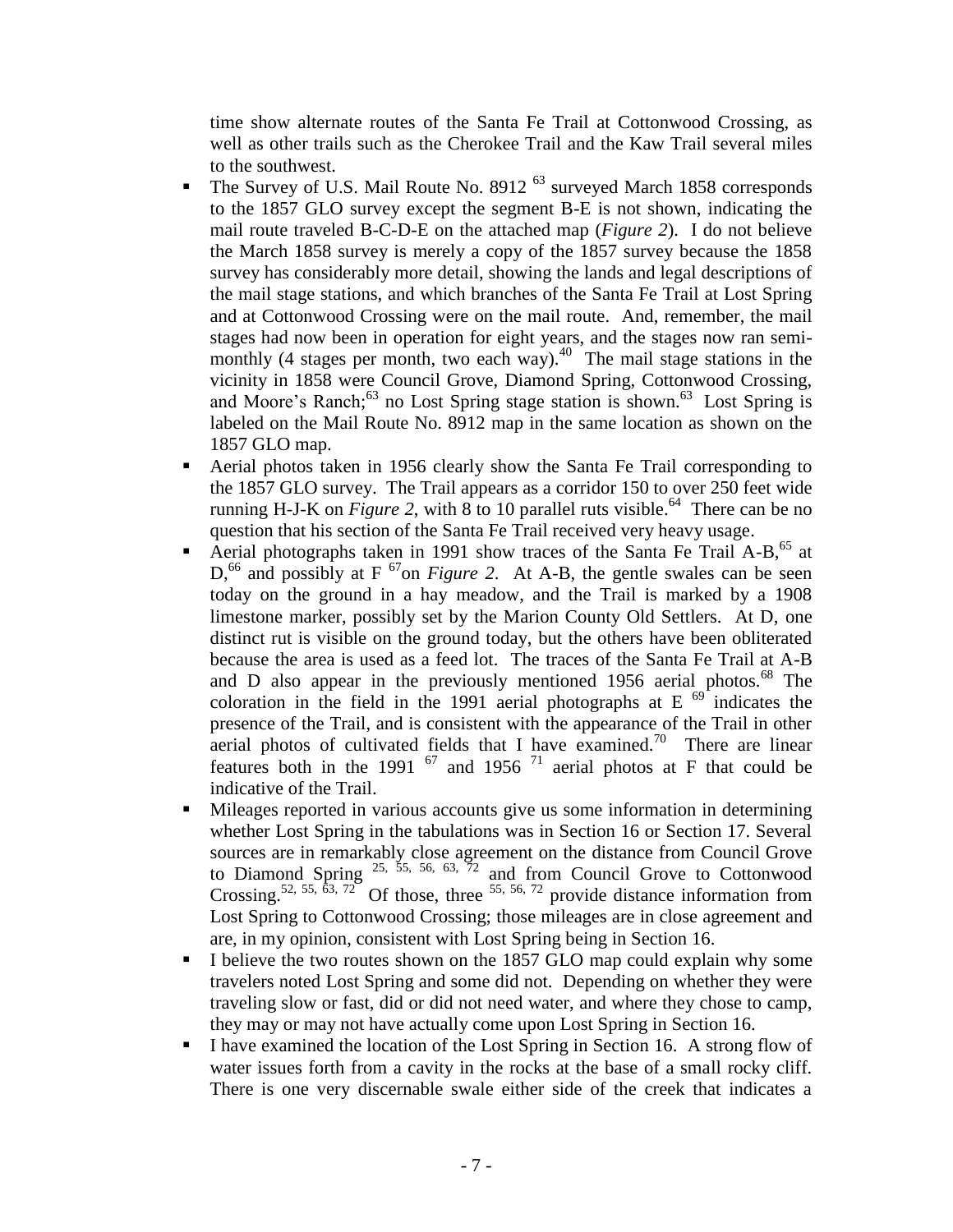crossing point a few yards downstream of the spring. There are deep erosion gullies just downstream of that crossing which may have started as swales and would indicate another crossing point. Just downstream of these crossings, the area along the creek is very swampy. There is level ground east of the spring that would have made a good camping area. This spring is on Lyon Creek. Interestingly, water cress grows here.

Subsequent to development of the above bulleted information, final confirmation of the location of Lost Spring on Section 16 came from Mr. Steve Brosemer, a professional surveyor from Emporia, Kansas. He located reference to Lost Spring in a General Land Office surveyor's note dated July 1857. The note summarizes the qualities of land in T 17 S, R 4 E. The note reads in part, "There are some fine springs of fresh water in this Township and among their number is the spring known to all Santa Fe traders and trains as the Lost Spring. It is situated in Section 16 near the center of the section. The spring affords fine fresh water."

In summary, the location of Lost Spring in Section 16 is consistent with the 1857 GLO survey notes and map, and with early accounts. So, how does all of this relate to what we know today as Lost Spring in Section 17?

# 5. The Times They Are Changin'

International trade with Mexico dominated the early years of the Trail. In 1846, Santa Fe came under control of the United States, and supplies and trade goods continued to be carried along the trail. Soon thereafter, government freighting of supplies to military forts dominated the Santa Fe Trail, quickly followed by introduction of mail stages that carried the U.S. Mail. I believe the introduction of mail stages in turn helped to introduce a different class of people along the Santa Fe Trail. Previously, most people on the Trail were those actually engaged in the operation of the freighting, traveled selfsufficiently at a relatively slow pace, and lived off the land and the supplies they carried. Now, by the late 1850s there are businessmen, people traveling for various reasons, and others riding the relatively swift mail stages, with little opportunity to obtain provisions or rest. Mail stage stations were created to provide fresh stock. With mail stage stations and military forts, there are now more non-native people occupying the land, whereas earlier, most non-natives merely passed through. There was some minor amount of emigration, in addition to relatively large numbers of travelers involved in the 1849 California Gold Rush and the 1859 Colorado Gold Rush (or, perhaps, more correctly the Kansas Gold Rush, as portions of Colorado Territory located east of the Continental Divide were not carved out of Kansas Territory until 1861).<sup>73</sup> And, in addition, with the influx of non-native inhabitants, Kansas had become a Territory.

Particularly after the mail stages began running weekly in 1858,<sup>40</sup> and with the generally slow but significant influx of people into the Territory, I believe there arose business opportunities for entrepreneurs; those opportunities took the form of "road ranches," perhaps the 1860s equivalent of today's convenience store, bar, and grill. Some road ranches seemed to be integral with mail stage stations; other road ranches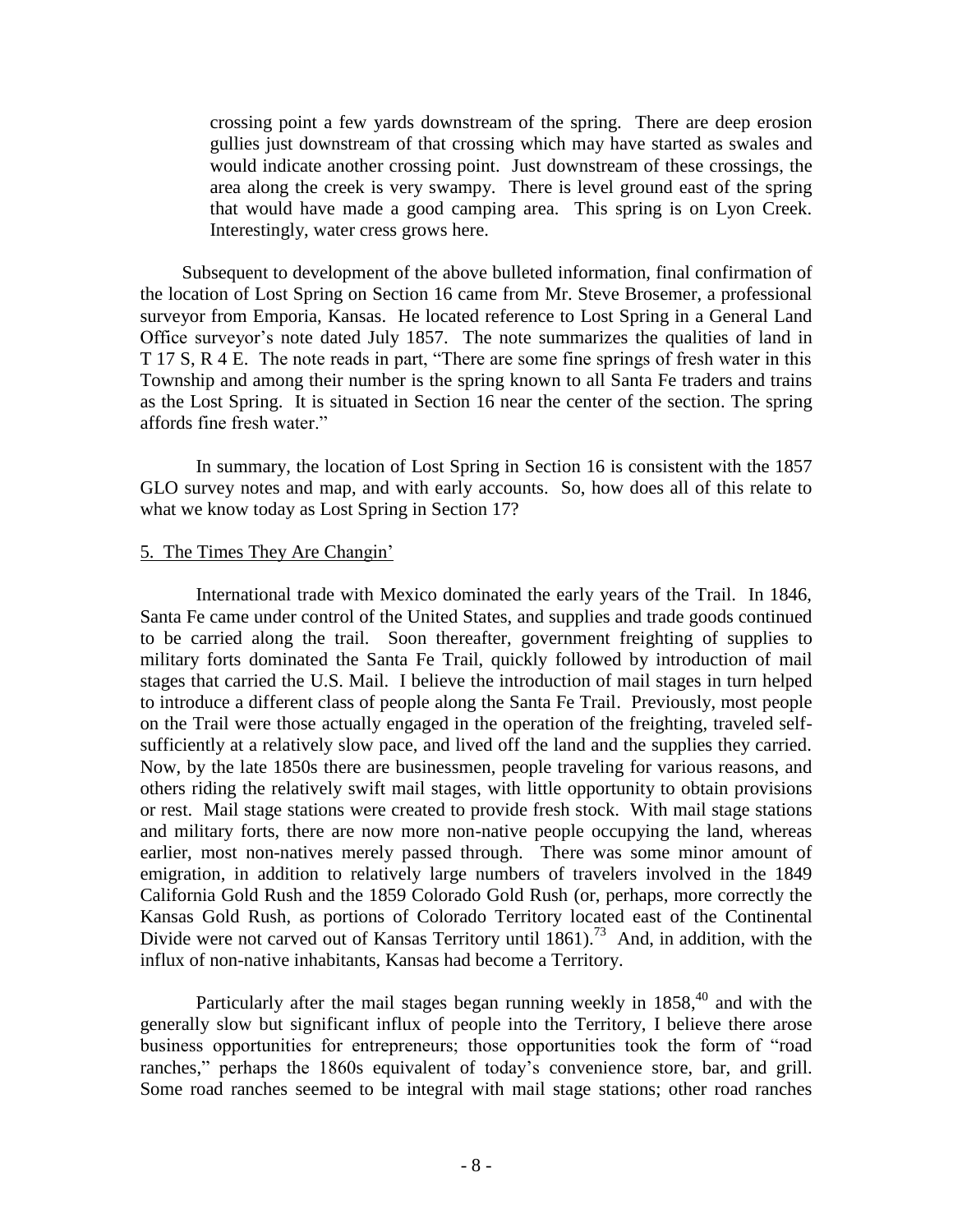were simply located along the trail. All provided various services such as fresh stock, feed for stock, supplies such as ammunition, provisions, liquor, and simply a place for persons to congregate. While road ranches may sound somewhat romantic and may have provided a public service, it is interesting to note that Tom C. Cranmer, in his "Rules and Regulations by Which to Conduct Wagon Trains," says that Wagonmasters are "never to idle your time about a station, town, or grocery" and to "never allow card playing"… all in addition to the general prohibition of liquor on wagon trains.<sup>74</sup> It sounds as if road ranches could have a deleterious effect on the organized conduct of freighting.

In the late 1850s we see the establishment of mail stage stations or road ranches along the Santa Fe Trail ahead of settlement of the area (I make a distinction among: road ranches which were neither mail stage stations nor Post Offices; mail stage stations which were not Post Offices;<sup>63, 75</sup> and, Post Offices<sup>63</sup>). It is unclear when George Smith established a station at Cottonwood Crossing; however, the 1857 GLO map <sup>61</sup> shows a hotel just south of the crossing, and the 1858 survey of Mail Route No. 8912 shows land related to Mail Station No. 9 at Cottonwood Crossing in portions of Section 17 and 20, T 18 S, R 2 E. $^{63}$  In any event, Smith sold out to Abraham and Ira Moore in 1859.<sup>76</sup> George Smith then moved farther east and established another station that same year at Lost Spring  $77$  --- except, this Lost Spring is located near the south quarter-corner of Section 17, T 17 S, R 4 E, over a mile southeast of the Lost Spring previously identified in Section 16, all as shown on *Figure 3*.

From study of available documents, I believe that sometime between the time of the GLO survey of 1857, and 1859 when Smith established the Lost Spring Station, the stages began taking a short-cut shown by the dotted line as shown on *Figure 3*. This "Alternate Route" has been described by the Marion County Surveyor,<sup>78</sup> who describes points L, M, N, P, and R on *Figure 3*. The route is also visible in aerial photos of Section 19 at  $O<sub>1</sub><sup>79, 80</sup>$  and through Section 24,<sup>64, 81</sup> particularly at Q on *Figure 3*. This route was shorter that the main trail which I believe was located farther south and continued to be used. I believe the relatively fast and light stages, as well as travelers on horseback, could easily negotiate going down into and up out of the valley, ravine, and creek bed of Cress Creek, while the relatively slow and heavy freight trains would logically prefer the longer route to the south because it presented more gentle terrain. I assume the stages could run-through without camping, while the freighters might still camp at the Section 16 Lost Spring. The Section 17 Lost Spring could also furnish some water, but it is interesting to note that a well was dug at the Lost Spring Station not far from the spring.<sup>82</sup>

Given the above hypothesis, it would not have taken long for stages and others to create a definite trail along the route which passed Lost Spring Station, with weekly stage runs in each direction beginning in  $1858<sup>40</sup>$  and military patrols along the Trail. If that was the case, when George Smith decided in 1859 to establish another road ranche, a logical location would be on the stage route, near a spring, and close to the established camping spot at the Lost Spring of Section 16. Perhaps in an effort to give his new road ranche "name recognition" he logically might call it Lost Spring Station, and the adjacent spring in Section 17 would then become known as Lost Spring.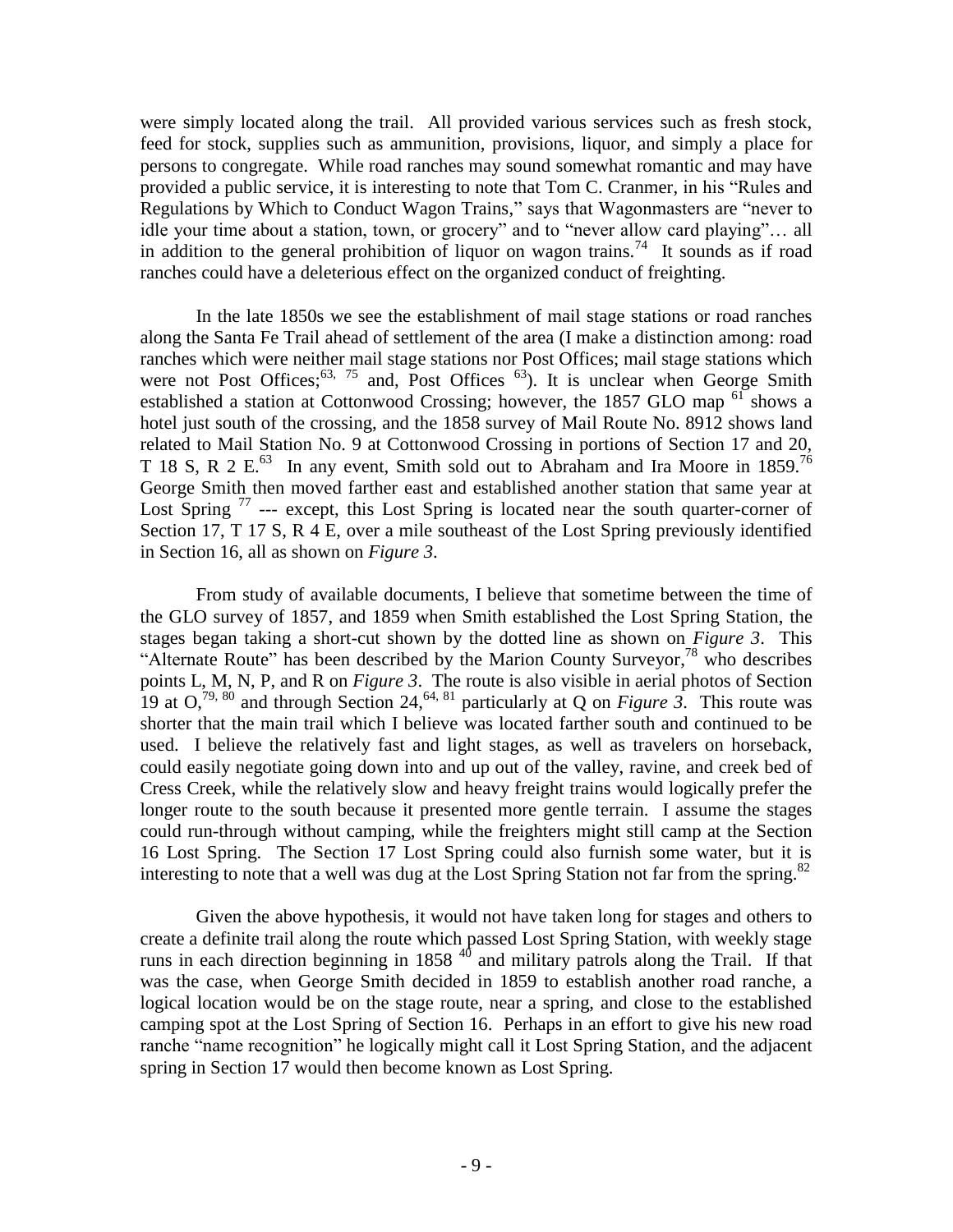#### 6. Lost Spring Station Established

An account of the establishment of the Lost Spring Station is presented in Van Meter's "Marion County Kansas, Past and Present", which blends together several accounts from various other sources. I will quote Van Meter extensively in italics  $83$ below, interspersed with quotes from other sources that are shown in normal font.

George Smith established a hotel and tavern, and *was the first man to run the station at Lost Spring. The station house was located on the south side of the trail* [near the north quarter-corner of Section 20, T 17 S, R 4 E] *southeast of the main spring and situated on a knoll where one could see up and down the treeless ravine and creek bed. The three-room structure measured 30 feet by 40 feet with an L extension on the south side containing the dining room and kitchen. The construction was of siding with the joints 'stripped,' (or clapboard standing on end). The roof was covered with sod* and dirt, thus making a very comfortable dwelling.<sup>82</sup> There were four outside doors and five windows and each had twelve *small lights.* The rooms were papered with newspapers, and bricks for the chimneys being unavailable, the stovepipes, called 'prairie chimneys,' ran up and through the roof. Southwest of the ranch house was a stockade enclosing about an acre of ground, a great hollow square surrounded by eight-foot posts, with loopholes at regular intervals. These posts were hauled by Fletcher Cress on Lyon Creek, from about five miles north of the station.<sup>82</sup> In case the spring got *'Lost' Alexis D. Blanchett had dug a well* about a rod <sup>82</sup> *south of the house in 1860*.

*In 1859 the ownership of the Lost Spring Station passed from Smith to Jack H. Costello. When a teenager, Costello had enlisted as a drummer in the U.S. Army. He had served in the Mexican War, and at posts in New Orleans and San Antonio. He had a reputation of being as wild as any ordinary soldier of his time. He* was mustered out at Ft. Union <sup>84</sup> and *was returning east over the Trail with several others when they stopped at the Lost Spring Station for the night. George Smith and the travelers spent the night drinking whiskey and playing cards. Smith ran out of cash and gambled the ownership of the station. Costello was in such a stupor he didn't realize that he had won the station from Smith until the next morning when Smith and the others saddled their horses and rode away*.

*Jack Costello completed the building of the station and stockade. He ordered more supplies and liquor and tended to cater to gamblers and toughs who came along the Trail*.

*Costello was joined in the fall of 1859 by Thomas Wise and family who had been unsuccessful gold seekers in Colorado. Wise had intended to stay overnight only at the station, but instead decided to stay because the land around there seemed excellent for farming. Costello and Wise became partners in the Lost Spring Station*.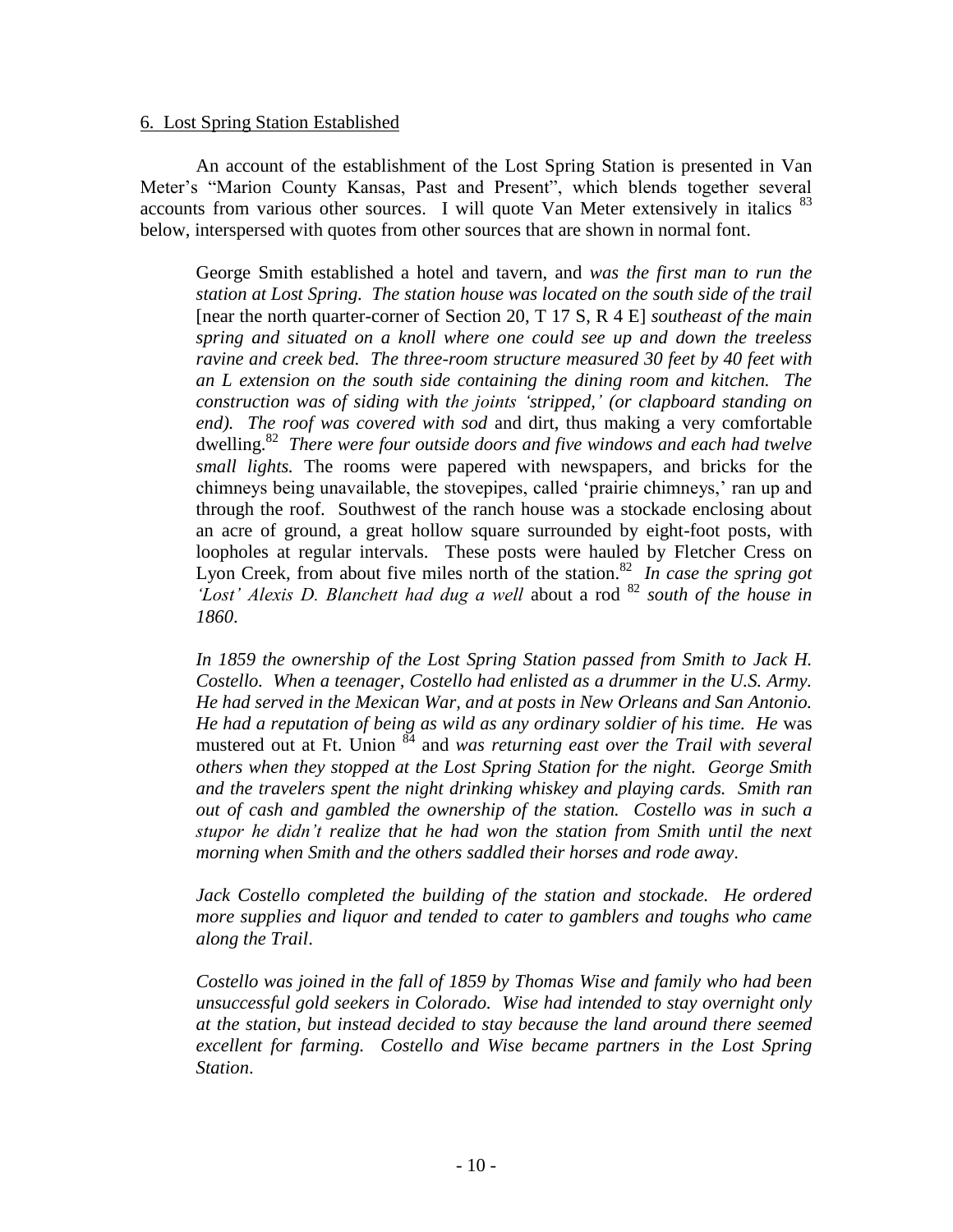The Homestead Act of 1862 became effective January 1, 1863, at which time persons could file for a Homestead Entry. However, Costello, through his improvements to the land, apparently had a pre-emption that gave him a prior claim. In the Land Tract Book <sup>85</sup>, he is shown to have a claim on the following land as of December 31, 1862, thus pre-empting claims to this land by others under the 1862 Homestead Act:

SE ¼ of the SW ¼, Section 17, T 17 S, R 4 E SW ¼ of the SE ¼, Section 17, T 17 S, R 4 E NE ¼ of the NW ¼, Section 20, T 17 S, R 4 E NW ¼ of the NE ¼, Section 20, T 17 S, R 4 E

Thus, Costello claimed 160 acres approximately centered on the Lost Spring Station. This is a somewhat unusual claim, as claims generally were for whole quarter sections.

Costello obtained a Patent on those four 40 acre tracts by "purchasing" the land using a military bounty warrant. The Patent reads, "Whereas, In pursuance of the Act of Congress approved March 3, 1855, entitled 'An Act in addition to certain acts granting Bounty land to certain Officers and soldiers who have been engaged in the military service of the United States,' there has been deposited in the General Land Office Warrant 100,873 for 160 acres in favor of Augustine Perez, Teamster, U.S. Quartermaster Department, war with Mexico … the said warrant having been assigned by the said Augustine Perez to John H. Costello". The patent is dated June 15, 1864, but was not filed for record until December 24, 1885.<sup>86</sup> (Patents were often not recorded until some years after the date of the patent.) I have found no information on why Mr. Perez assigned the Bounty Warrant to Costello, although a good assumption would be that Mr. Perez saw more value in cash money than land, and sold the warrant to Costello. Selling of bounty warrants was not uncommon. $87$ 

# 7. Activities at the Station

The Marion County Commissioner's Journal, Vol. 1 (available at the Marion County, Kansas Courthouse), records the Minutes of the Commission meeting of November  $10^{th}$ , 1865. One action of the Commission was recorded on Page 10 as follows: "License was granted to J. H. Costello for to keep a dram shop in Marion Township in Marion County, Kansas for one year to commence on the  $10<sup>th</sup>$  day of October 1865." It is interesting to note that the license was granted retro-actively, although Costello paid \$50.00 for the license on August  $19<sup>th</sup>$ , 1865 as recorded in the Marion County Treasurer's Book, Volume 1 (also available at the Marion County, Kansas Courthouse). The Minutes of the Commission, Pages 9 and 10, also contain election results for County Officers, a partial list of which follows: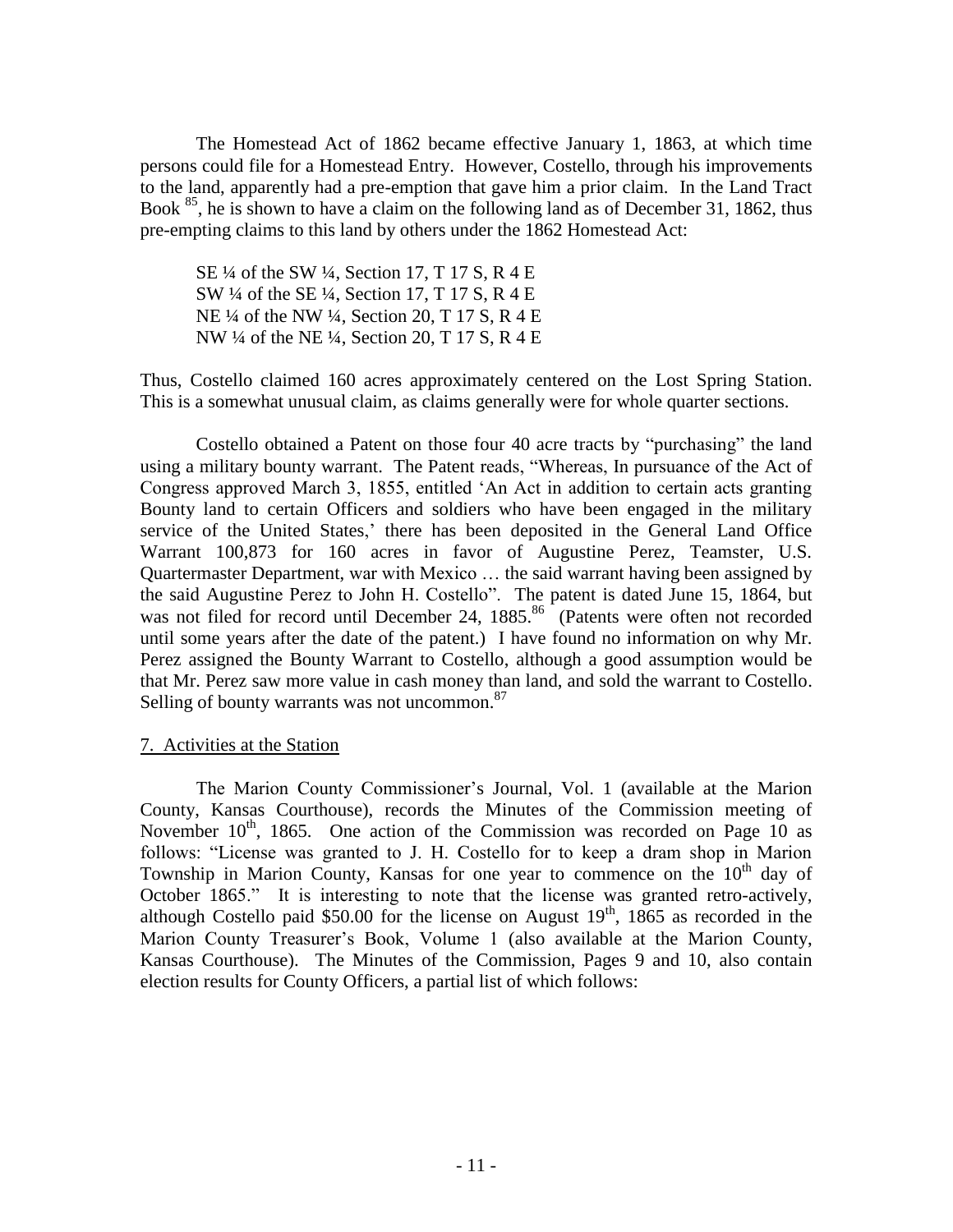| <b>State Representative</b>       |
|-----------------------------------|
| T. [Thomas] J. Wise Probate Judge |
| <b>County Commissioner</b>        |
| <b>County Treasurer</b>           |
| Constable                         |
|                                   |

Interestingly, all were road ranche proprietors in Marion County. Presumably, being active in local politics was a good idea to protect and promote one's business interests.

The Marion County Treasurer's Book, Volume 1, Page 5, lists an "Account of Money Received for Dram Shop Licenses for the Year 1865." Among the names are: C. O. Fuller, Laloge and Martin, J. H. Costello, A.A. Moore, and William Mathewson (Buffalo Bill) --- all road ranche proprietors. Sale of liquor apparently was important to the business of running a road ranche.

As an aside, Marion County was temporarily in existence in 1855 only, but began to take on its present shape in 1861. During 1865-1866, Marion County was temporarily expanded to encompass approximately the southwestern one-fourth of what is present day Kansas.<sup>73</sup>

In reviewing various sources, I have discovered some confusion regarding the mail stage companies operating at various times past Lost Spring. A listing which I have compiled from "First Mail West" <sup>88</sup> follows:

| 1850-1854 |
|-----------|
| 1854-1858 |
| 1858      |
| 1858-1860 |
| 1860-1861 |
| 1861-1862 |
| 1862-1863 |
| 1863-1864 |
| 1865-1866 |
| 1866-1867 |
|           |

Sources that I have reviewed strongly indicate that Costello's hotel and tavern were a mail stage station, but when it actually became an official mail stage station rather than a road ranche is not defined. Most sources refer to it as "Lost Spring Station". Both Moore's Ranch and Diamond Spring were referred to as "U.S. Mail Stations" in 1858 <sup>63</sup> and both later became Post Offices: Moore's Ranch in 1860 and Diamond Springs in 1859.<sup>90</sup> It is quite logical that Costello's Lost Spring establishment soon became a mail station prior to becoming a Post Office. A Post Office was established at Costello's Lost Spring Station (listed officially as "Lost Spring" not "Lost Springs") August 29, 1861 and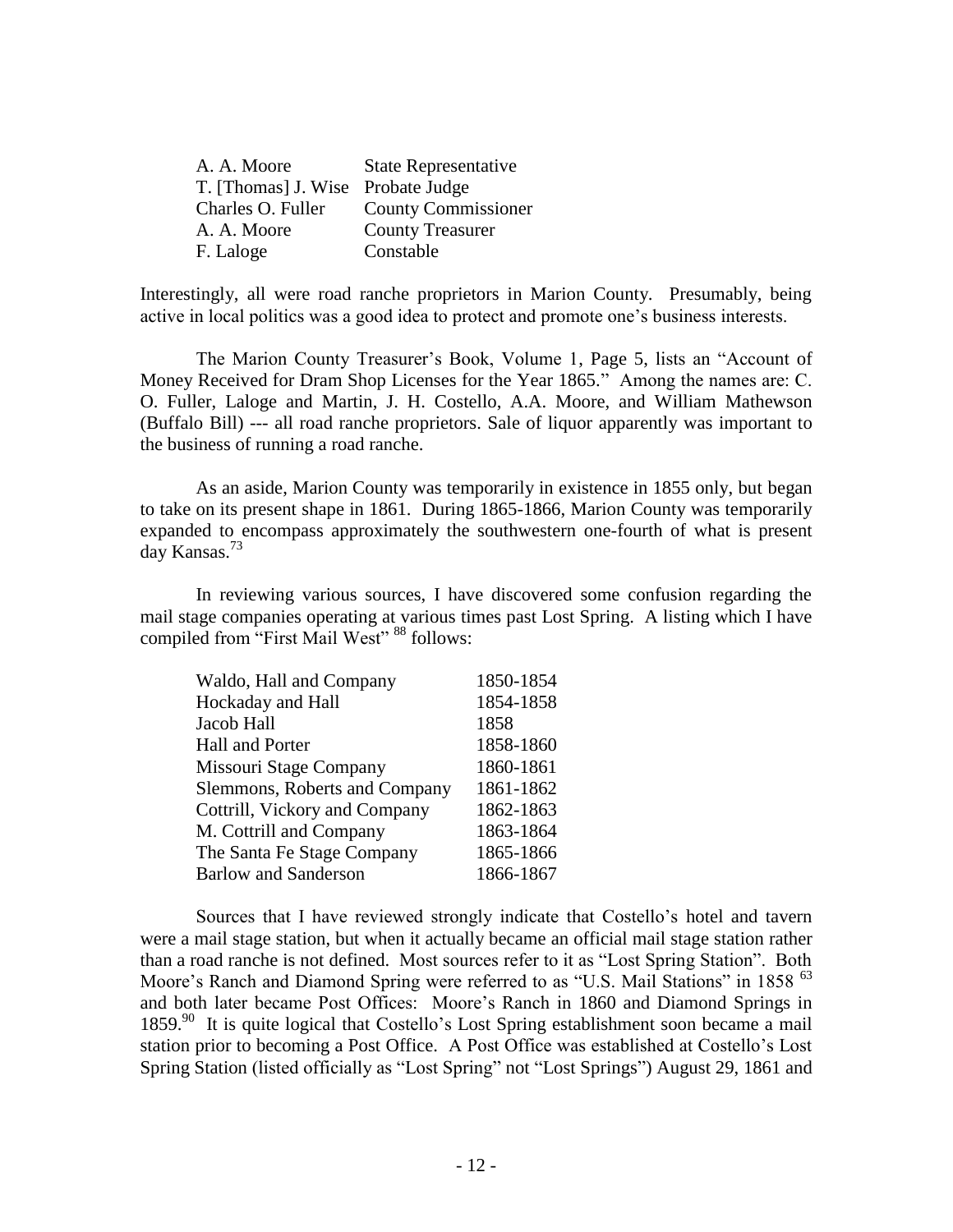was closed May 23, 1864 as shown on *Figure 3*.<sup>91</sup> The first Post Master at Lost Spring was Joshua Smith. $92$ 

Beginning July 2, 1866, the mail stages left the rail head at Junction City traveling westward then southward, and did not join the Santa Fe Trail until a point on the Arkansas River near the mouth of Walnut Creek. All stage stations and post offices east of that point were then no longer served by the "Santa Fe Mail." <sup>89</sup>

Some references to Lost Spring  $93, 94$  as being a "Pony Express Station" are historically incorrect. The system of routes established throughout the western United States to carry the U.S. Mail by contractors using wagons or coaches, which operated through Lost Spring Station, was not the "Pony Express." The "Pony Express" only operated between St. Joseph, Missouri and Sacramento California during the period April 1860 and October 1861, following the route of the Oregon and California Trails.<sup>95</sup>

# 8. End of One Era, Beginning of Another

The ending of the Civil War resulted in an initial and massive wave of western expansion and influx of Anglo-Americans. Construction of the transcontinental railroad had begun, and railroads were now pushing westward through Kansas. The Santa Fe Mail ceased to run on the Santa Fe Trail through Lost Spring Station when the railroad reached Junction City in 1866.<sup>89</sup> By 1867 the railroad had reached Abilene, and the era of the great cattle drives had begun.<sup>96</sup> By October 1867 the end of track had reached Hayes City.<sup>97, 98</sup> The eastern terminus of the Santa Fe Trail advanced westward with the railroads, and the Santa Fe Trail as a highway of major interstate commerce in Marion County was over by 1867.<sup>99</sup> From end of track on the Union Pacific, Eastern Division (Kansas Pacific) the freight wagons would travel south and west until they intersected the Santa Fe Trail. Before the end of 1872, the Atchison, Topeka, and Santa Fe Railway had advanced from Newton, through Dodge City and reached the Colorado border.<sup>100</sup> From there, the wagon trains carried goods on to Santa Fe.

With the dramatic decrease of traffic on the Santa Fe Trail, Wise and Costello operated the Lost Spring station and hotel until 1868, when Costello sold his interest in the land and the station to Thomas Wise. Costello moved to Marion Center (Marion) where he operated a general store and tavern, and was elected Marion's first Mayor.<sup>101</sup> The Trail was no doubt still used for local travel and commerce, and in addition to some minor military traffic, it was probably used by various travelers and emigrants who could not afford rail travel or otherwise chose to follow the Santa Fe Trail.

Over an approximately 20 year period we see a limited local economy based to a large degree on the Santa Fe Trail shift to a growing economy driven by a second wave of emigration that included settlement and town building. This is illustrated by the Kansas Post Office records. Trail related Post Offices closed: Diamond Spring 1863, Six Mile Creek 1866, Lost Spring 1864, Muddy Creek 1864, and Moore's Ranch 1866.<sup>102</sup> Settlement increased and towns with Post Offices were established: Diamond Springs (near Diamond Spring) 1868, Burdick (near Six Mile Creek) 1887, Tampa (at Muddy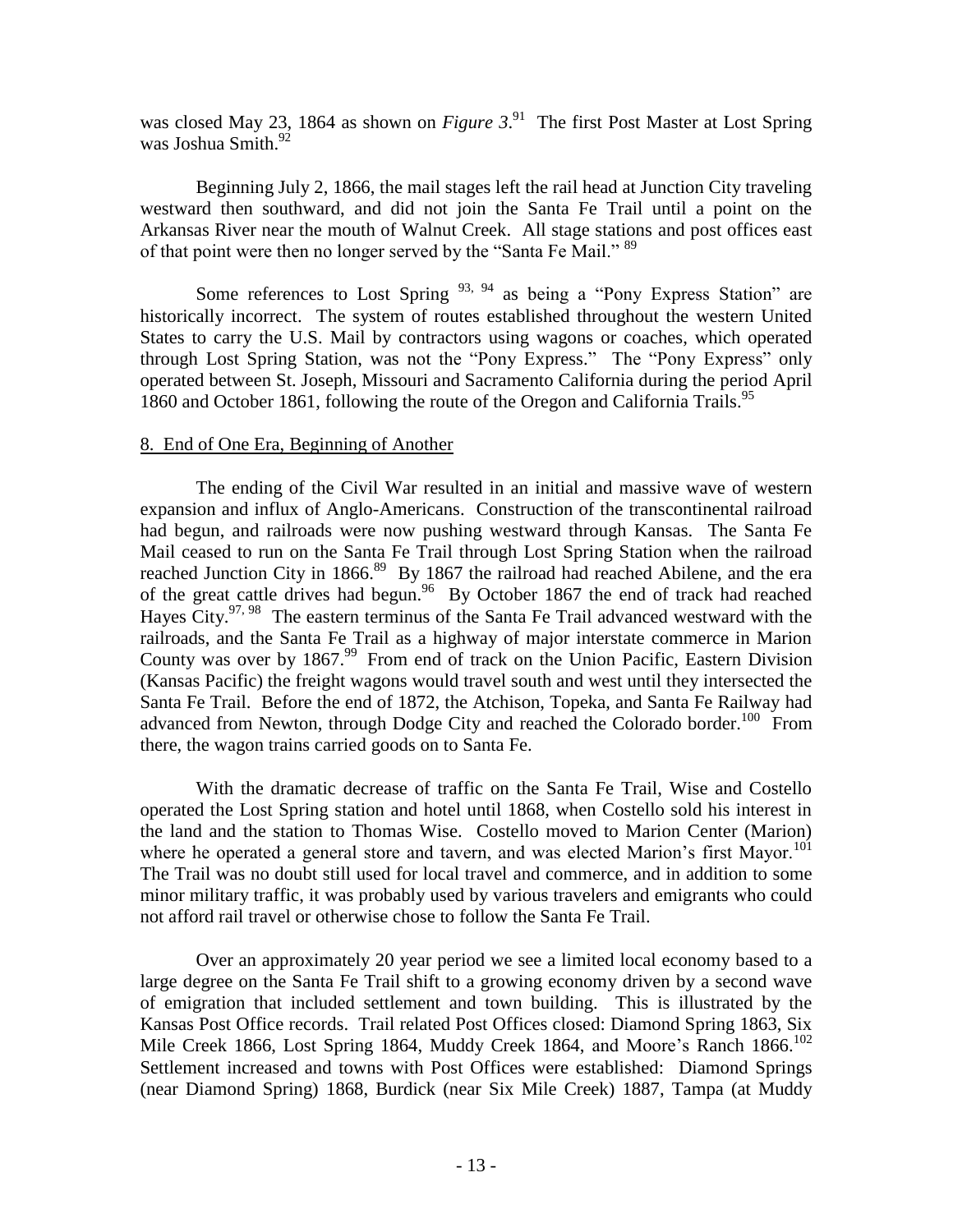Creek) 1888, Durham (near Moore's Ranch)  $1887$ <sup>103</sup> About this period in time, the County began to open roads along the section lines, and use of the Santa Fe Trail ceased altogether as quarter sections of land were homestead or purchased to establish farms to raise crops and livestock.

About a mile east of Lost Spring Station a community of sorts began to develop as settlement progressed through the 1870s and 1880s. The Lost Springs (Lost Springs, plural) Post Office was established July 9, 1879 with Benjamin C. Slagg as the first Postmaster,<sup>104</sup> fifteen years after the closure of the Lost Spring (Lost Spring, singular) Post Office. The Lost Springs Post Office and store were located on the south side of the road in the NE ¼ of the NW ¼, Section 21, T 17 S, R 4 E as shown on *Figure 3*. In 1885 this was on land owned by Moses F. Shupe. A school (District 49) was located  $\frac{1}{2}$  mile east and ½ mile north. Doster owned the north half of Costello's original 160 acres and Beebe owned the south half.<sup>105</sup> Menno Shupe opened a store, and a blacksmith shop was built nearby. Joe Sheilds operated a creamery and made cheese. Several houses were built within a half-mile radius.<sup>106</sup>

On May 23, 1887 the Lost Springs Town Company filed a plat for the Town of Lost Springs where today's Town of Lost Springs is located.<sup>106</sup> The new Town of Lost Springs is located 1.5 miles east of the first Lost Springs Post Office. In 1887 the Santa Fe Railroad built east-west and the Rock Island Railroad built north-south, crossing at the new Town of Lost Springs. Both railroads completed depots in 1888.<sup>106</sup> The original Lost Springs soon withered as the new Town of Lost Springs developed. I have not determined when the Lost Springs Post Office was actually relocated to the new town site, but it likely would have been soon after the railroads were completed.

The 1902 Marion County Atlas shows Costello's original 160 acres as being owned by W. H. Oliver.<sup>107</sup> The original Lost Springs Post Office building is shown but was no longer labeled as a post office. The map must have been prepared before Costello's' original 160 acres were acquired by J. B. Shields, as the land has been in the Shield's Family since  $1902$ .<sup>108</sup> The 1921 Marion County Atlas shows J. B Shields as the owner. $109$ 

# 9. Marking the Santa Fe Trail

The Daughters of the American Revolution (DAR) first proposed marking the Santa Fe Trail across Kansas in 1902. In 1905, Mr. Roy Marsh of Topeka, Kansas prepared a map of the Santa Fe Trail drawn on topographic sheets prepared by the Geological Survey (perhaps of interest, the topographic sheets south of the Arkansas River had not yet been completed).<sup>110</sup> The DAR envisioned that 3 or 4 markers would be set along the Trail in each County, and they solicited local interest and suggestions for locations for the markers. Please refer to the attached map for locations of the markers described below *(Figure 4)*.

In a letter to W. D. Armstrong dated September 25, 1906, Alex E. Case writes, "I received a letter this morning from Hon. G. W. Martin, Secretary of the State Historical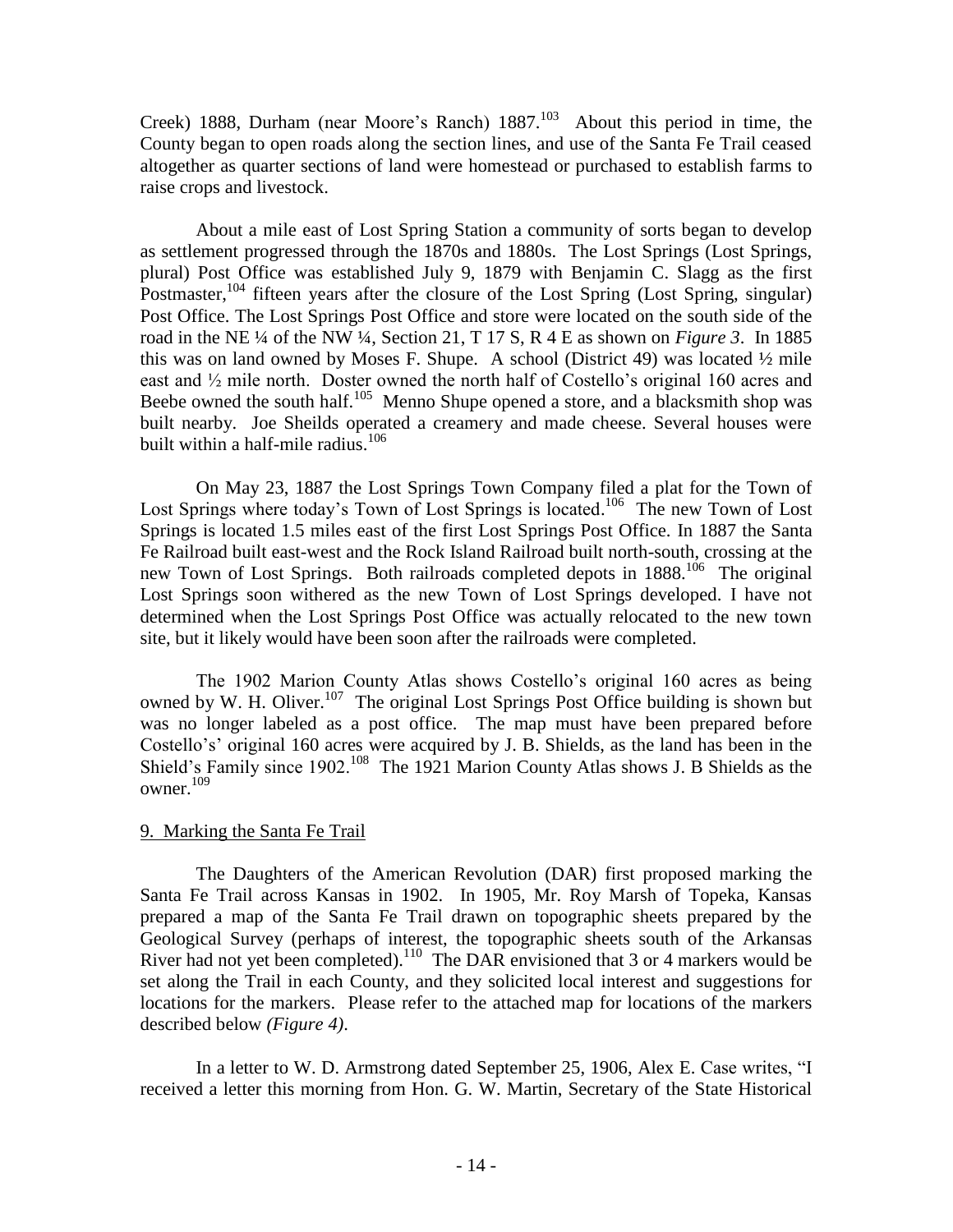Society of Kansas saying that the Daughters of the American Revolution want to plant three or four monuments as markers of the Santa Fe Trail in Marion County. In my letter to Martin, I have suggested the sites of Lost Springs Ranch [Lost Spring Station?], Moore's Ranch, French Frank's Ranch, and one near the west line of the county, as nearly as possible to mark the place of the massacre of Ed Miller, of our settlement [Marion]."<sup>111</sup> Mr. Case's recommendations were followed except in the case of "Lost" Springs Ranch," the DAR chose to place the marker in the Town of Lost Springs, between the Santa Fe and Rock Island depots.<sup>112</sup> (At some point in time, possibly 1908,<sup>113</sup> that marker was moved to the east side of Highway 77, a mile east and about 1.1 miles north of the Town of Lost Springs.)

The DAR erected 96 monuments across the State of Kansas,  $114$  in large part funded by an appropriation of \$1,000 from the State of Kansas<sup>115</sup> and \$698.83 collected from children in  $485$  schools in a penny collection project.<sup>116</sup> These granite monuments cost \$16.00 each plus freight and installation.<sup>117</sup> The DAR monuments read:<sup>118</sup>

> SANTA FE TRAIL 1822 – 1872 Marked by The Daughters of the American Revolution and the State of Kansas 1906

The first DAR markers were placed in Rice County;<sup>119</sup> most were placed in 1907. The date 1822 on the markers was chosen as the year wagons were first used for the Santa Fe trade, and 1872 as the year the Atchison, Topeka, and Santa Fe Railway reached the Colorado border.<sup>120</sup>

For reasons unknown, the DAR chose to place their marker in the Town of Lost Springs rather than at the site of the Lost Spring Station. However, in 1908, the Marion County Old Settler's organization decided to erect additional monuments in the vicinity of Lost Spring and Lost Spring Station. The Old Settlers set one limestone monument on the main Santa Fe Trail 1.5 miles east of Lost Spring Station and another on the Alternate Later Route 0.5 miles west of Lost Spring Station.

J. B. Shields owned the "Costello 160 acres" in 1908, and he and the Marion County Old Settlers wanted to erect a monument on the site of the Lost Spring Station. Donations from local residents were solicited to help pay the \$155 cost of the monument.<sup>108</sup> Approximately 561 persons made donations ranging from 25 cents up to one dollar. A list of the persons donating, the amount donated, and the date they moved into the area was transcribed from the original list at the Marion County Historical Society by Sharon Waldschmidt Drake, July 2, 2006. Mrs. Drake was kind enough to provide me with a copy of her transcription. The base of the monument contains a "time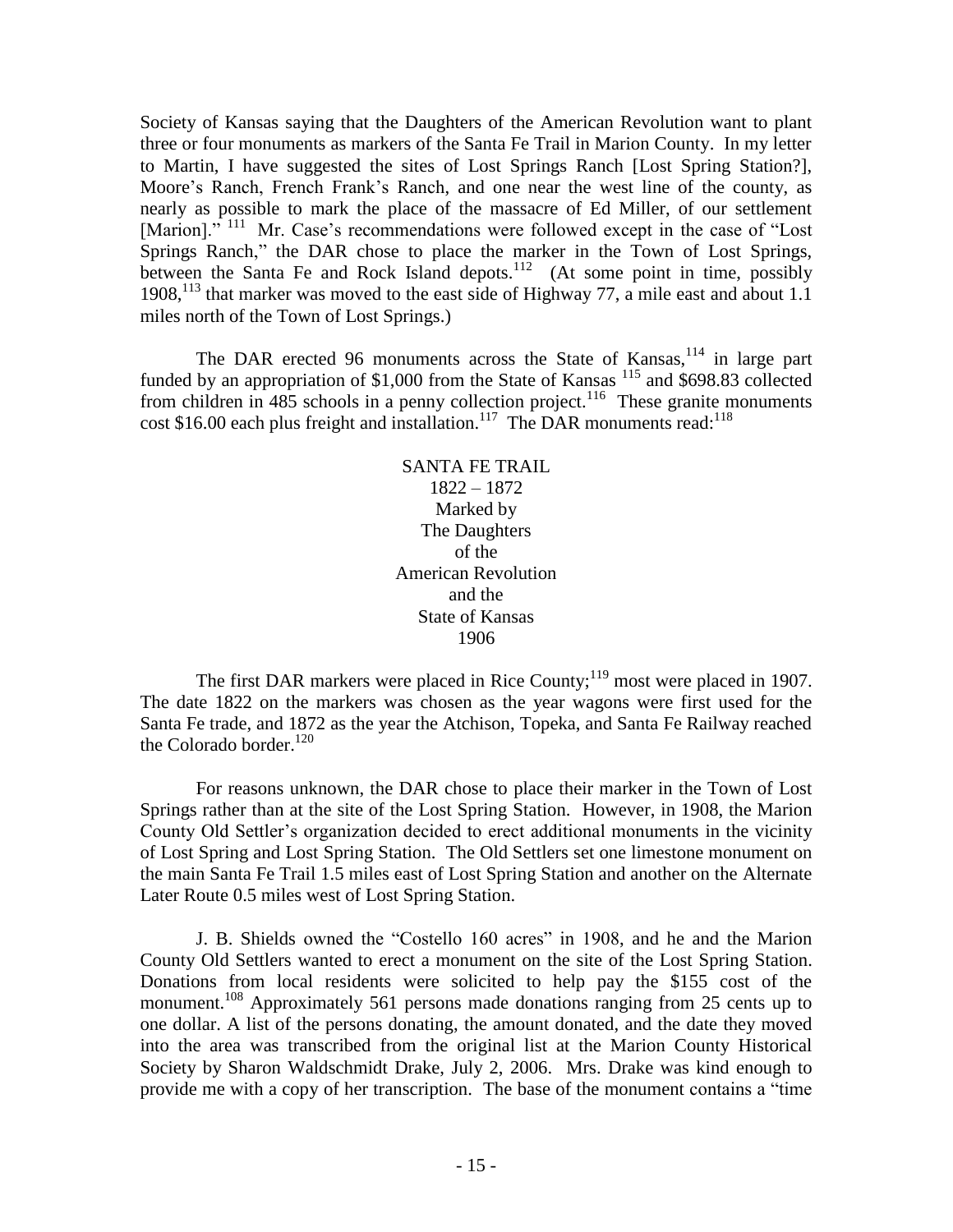capsule" consisting of a half-gallon fruit jar sealed with wax containing a parchment scroll listing the names of those donors, and similar jars containing Indian relics, ox shoes, and other items.<sup>121</sup> The west face of the monument is inscribed "Marked by the Old Settlers of Marion Co. July 4, 1908" and the east face is inscribed "Lost Springs [plural] Station on the Santa Fe Trail Operated 1822-1872". The dates on the latter inscription apply to the Santa Fe Trail in general as inscribed on the DAR markers. As described earlier in this paper, I believe the Lost Spring Station and Alternate Later Route of the Santa Fe Trail date from about 1859 through 1868.

The dedication of the Old Settler's Lost Spring Monument on July 4, 1908 was quite an event, with 800 to 1,000 people attending. "We think we never saw a grander sight than that long procession from the grove down over the stone arch bridge and up the hill to the monument, led by J.W. Moore, A. Terry and the Lost Springs band, and how eagerly they gathered around the monument to give of their old relics and historical belongings to be placed in that receptacle…..Everyone says it was the grandest Fourth of July ever spent."<sup>122</sup>

Also about 1908, another stone marker was placed on the west line of Section 24, T 17 S, R 3 E, on the west side of today's Quail Creek Road. The marker is inscribed:

# SANTA FE TRAIL 1822 -1872 ERECTED BY THE CHILDREN AND CITIZENS OF SCHOOL DIST 90 RAMONA MARION CO KAN 1908

This marker is often referred to as a "DAR Marker", but it is not listed in the tabulation of the original 96 DAR markers.<sup>114</sup> This marker is located near the western end of the Alternate Later Route, somewhat east of the intersection of the Santa Fe Trail defined by the 1857 land survey (which I call the Main Trail) and the Alternate Later Route. I have not delved into the history of this marker, and more research is needed.

About this same time, the Eunice Sterling Chapter of the DAR in Wichita, Kansas decided that it wanted to place a marker on the Santa Fe Trail. They chose to erect a relatively elaborate stone monument in the park in the Town of Lost Springs. This was south of but close to the DAR's 1906 monument already placed in the Town of Lost Springs. The monument is inscribed "Erected by Eunice Sterling Chapter Daughters of the American Revolution Wichita 1908" The monument includes an inlaid bronze tablet on which is sculpted an illustration of oxen pulling a wagon. This monument was dedicated in a rather elaborate ceremony commencing promptly at 1 o'clock, Saturday, November 14, 1908<sup>84</sup> at which Ex-Senator "George P. Morehouse (justly named the historian on the Trail) $n^{123}$  was the keynote speaker.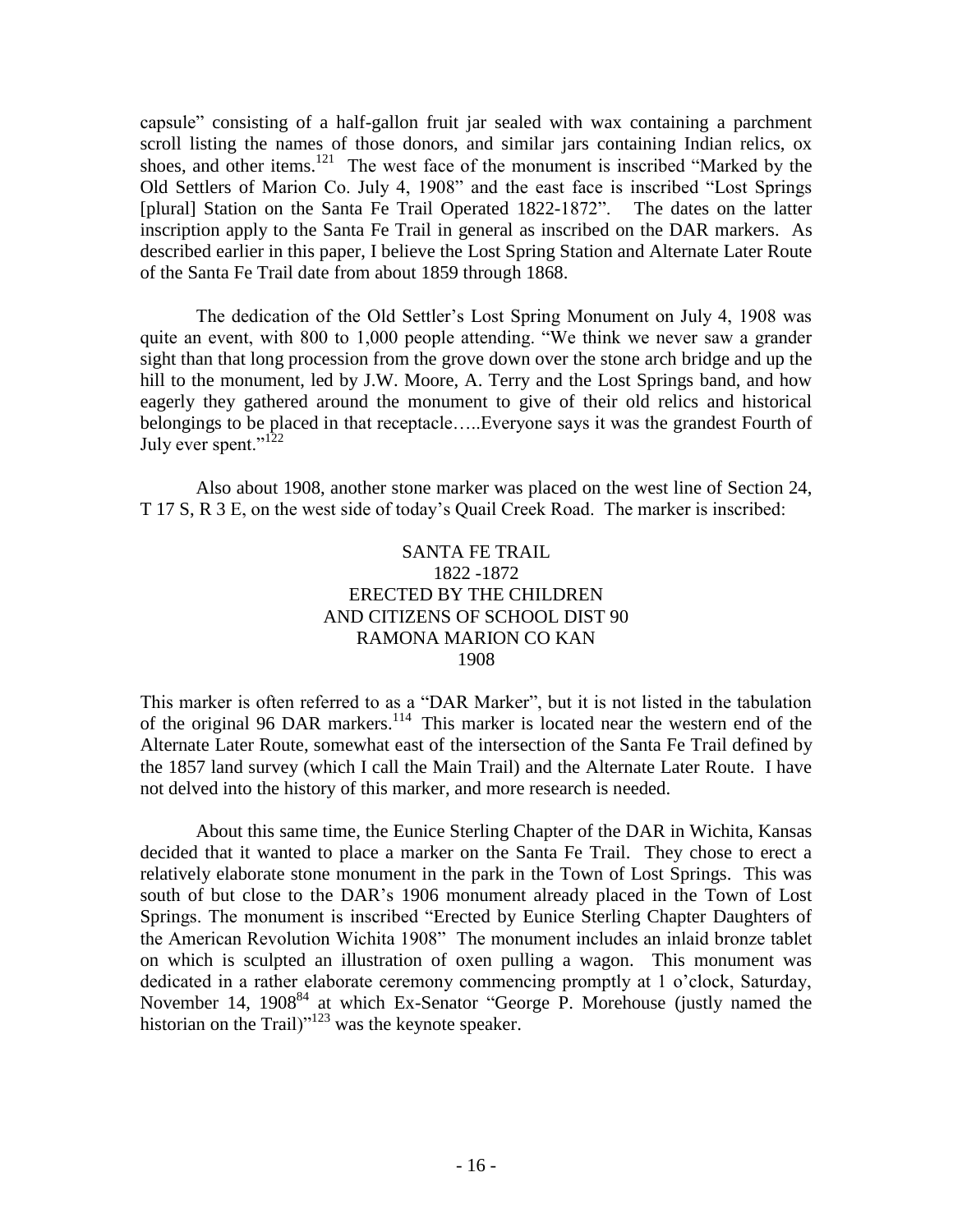#### 10. Legend and Lore

In his address at the November 14, 1908 dedication, Morehouse applies the names Lost Spring and Lost Springs variously to the spring, the station, and the town, making the distinctions among the three very difficult. However, from my research I believe that his address did become the source of some Lost Spring lore often quoted in later years. Morehouse said. $84$ 

"There are several reasons given why this place was called 'Lost Springs.' Presumably it came from the fact that it failed to flow at times and afterwards burst forth as usual. This might have happened at some long droughty period, and persons who were looking for the spring which they previously visited or heard described would naturally say it was lost."

"Others claim that it was so named for the reason that it refreshed and saved a party of travelers or hunters who were lost on the plains."

"Some have said it was covered up or destroyed by Indians so that it would not assist the white man across the plains and that there was something mysterious about its strange actions, running for some, dry for others."

"There is no doubt the name came from the fact that certain Indians and travelers across the plains, who once had camped there were unable to find the spring during some subsequent trip in those days. It seemed to be a periodical spring flowing abundantly for years, then drying up or running low for a time; but whether running or dry, the place was called Lost Spring."

Morehouse went on to say in his speech and in the poem he had written for the occasion, that the Kansa Indians called the spring "Nee-nee Yol-ly" meaning "Spring Good" or "Nee-nee Oke-pi-yah" meaning "Spring Lost". He also said that the Spaniards called it "Agua Perdida" meaning "Water Lost". I was able to confirm the Kansa translation with Justin McBride, Language Director of the Kaw Nation as follows:<sup>124</sup>

- "Spring Good" in the Kaw language would be nihní<sup>n</sup> yáli pronounced nee-nee yally.
- "Spring Lost" in the Kaw language would be nihni $n$  oxpáye pronounced nee-nee oke-pi-yah.

Local legend is that Spaniards referred to Lost Spring as "Ollala Perdida", supposedly meaning "Sweet Spring".<sup>93, 94</sup> This is not correct, as "Ollala" does not appear to be a Spanish word and, of course, "Perdida" means "lost". "Sweet Spring" would actually translate in Spanish as "Dulce Manantial". "Agua Perdida" does translate as "Water Loss" or "Water Lost."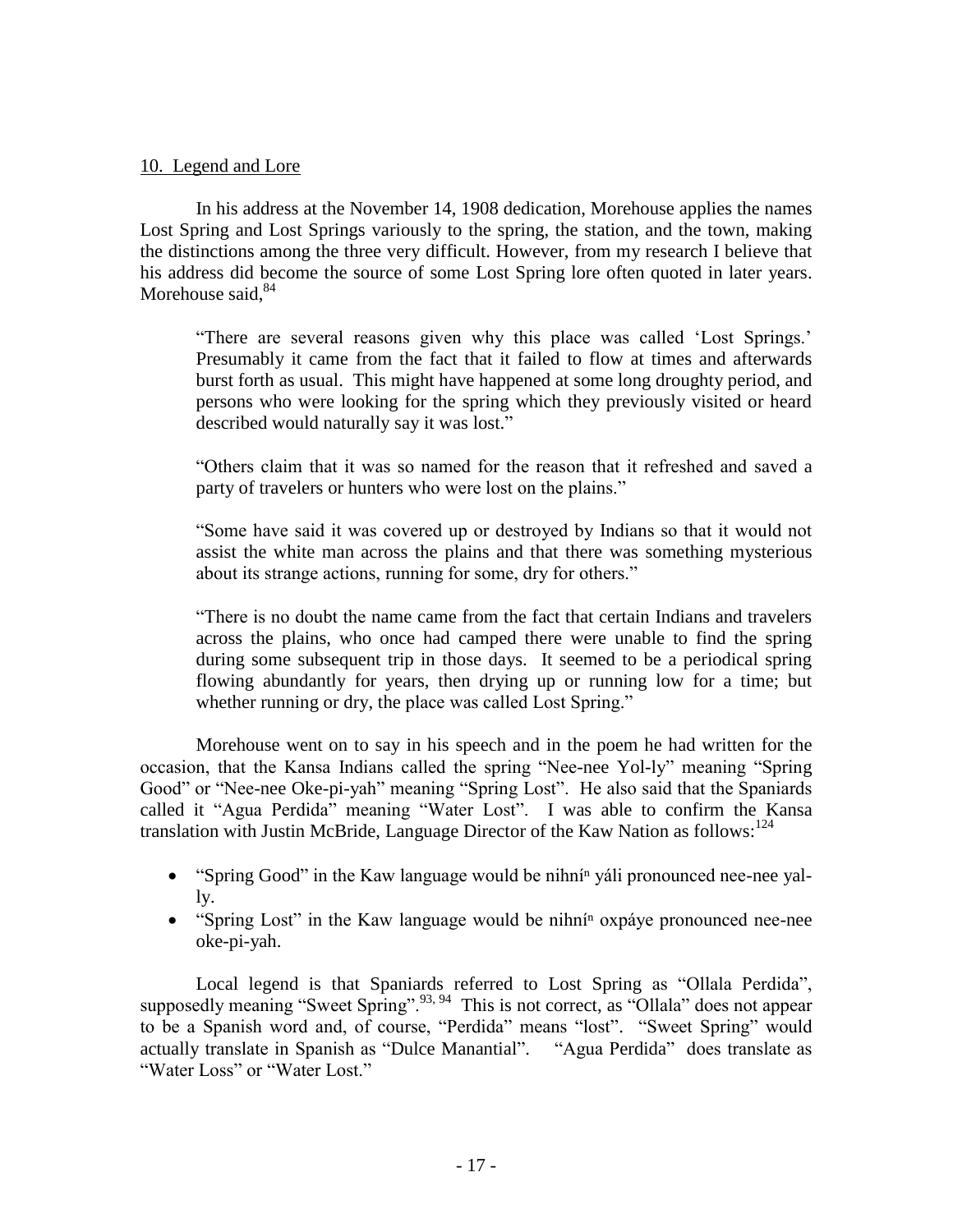A legend is prevalent that the source of the water flowing from Lost Spring is in Colorado, the spring being an outlet to an underground river;  $125$  or, the origin of the water is in the Rocky Mountains, with flow along an underground fault that is blocked by caveins from time to time.<sup>77</sup> The latter explanation was repeated in other references.<sup>126, 127, 130</sup> However, this is not correct. Instead, "the Flint Hills are, in general, a region of water surplus; water leaves the region via many surface streams and by subsurface migration ... Groundwater migration is generally from east to west. Recharge takes place where aquifers outcrop to the east, and water moves down the regional bedrock dip toward the west<sup>"128</sup> into central Marion County. There are at least 14 springs in central and western Marion County fed from the Flint Hills to the east.<sup>129</sup> Lost Spring is one of them.

Other lore involving the spring and station appears in various forms and various writings in later years. I have not been able to trace the origin of these stories for certain, nor have I located any primary sources that would substantiate any of these stories. Nevertheless, I will summarize the recurring accounts that I have located in my research. Additional research is needed to determine if any of these stories can be substantiated with contemporaneous documents.

The statement that the government authorized planting of watercress and strawberries at the Spring in the 1840's to help combat scurvy among soldiers appeared in Reference No. 77, and was repeated in later references.<sup>126, 127, 130</sup> I have not located primary source documentation of this. Watercress thrives and commonly occurs  $\frac{1}{2}$  naturally in most spring runs in Kansas<sup>141</sup>. Although cases of scurvy did occur along the Santa Fe Trail, I question whether untended strawberry plants would survive or would produce strawberries in useful quantities for trail travelers.

The Station is said to have catered to the lawless element, gamblers and toughs, with gambling and consumption of liquor.<sup>108, 126, 130, 131</sup> This would be consistent with the admonition to wagonmasters to avoid stations, as mentioned earlier in this paper. Consumption of liquor is confirmed by the liquor license records previously mentioned in this paper. Drinking and gambling supposedly led to a number of shoot-outs, resulting in several deaths at the Station.<sup>108, 130</sup> Depending on the reference, there were:

- One murdered in his sleep, and the body thrown down the well,  $94,126$
- Five died or murdered, and buried northeast of the station,  $82, 94, 126$
- Eleven murdered,  $108$ ,  $126$ ,  $130$ ,  $131$  with 9 buried nearby and 2 thrown down the well,  $^{108, 126, 130}$ , or
- The 9 nearby graves were not murder victims at all, but were cowboys frozen to death in a blizzard along with 1,000 head of cattle.<sup>82</sup>

When it comes to people supposedly perishing in blizzards and buried nearby, you can take your pick of various accounts:

- Nine cowboys frozen to death in a blizzard along with 1,000 head of cattle, 82
- Eleven or 17 cowboys frozen to death in the blizzard of  $1878$ ,  $93.94$
- Fifteen soldiers in the blizzard of  $1885$ ,  $130$  or simply 15 men,  $108$  or
- Fifteen cowboys along with 1,000 head of cattle in the blizzard of  $1886$ .<sup>126</sup>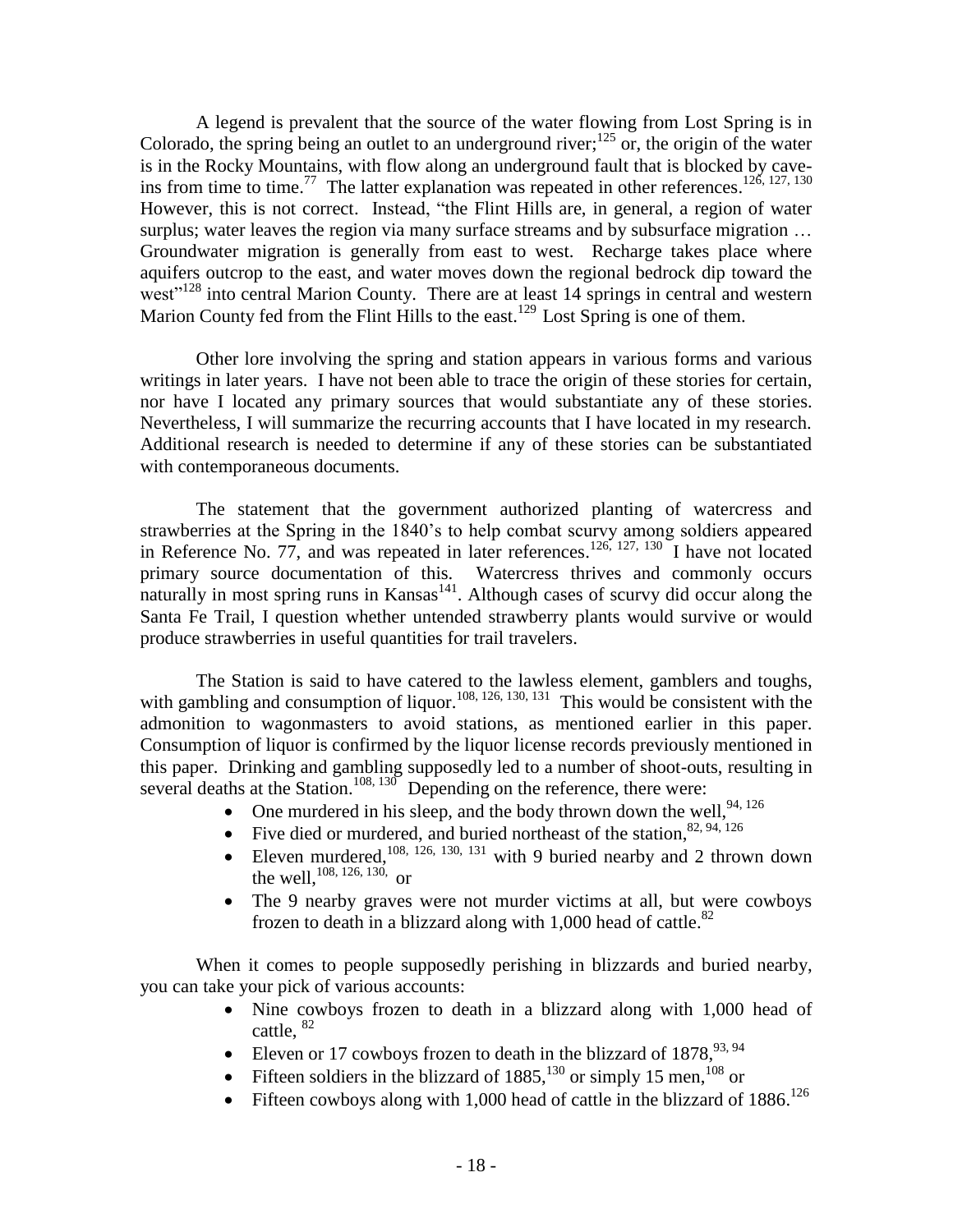Perhaps of interest, "the blizzard of December 1885 and January 1886 was probably the most destructive to life and property of any storm that ever swept over the state [up to 1912]. Losses of life during this blizzard were reported in Clark, Ellis, Ellsworth, Finney, Ford, and Wallace counties, together with a few casualties from the southwestern part of the State."<sup>132</sup> However, I have not found primary source documentation of blizzard deaths described in the Lost Spring legends.

In addition, there are supposedly 7 graves of unspecified circumstances,  $94,126$  and the grave of a "squaw" nearby.  $94,126$ 

"Indian troubles" were reported:

- In 1865 a party of Indians kept the station under siege for a number of days, burning the hay and destroying the grain. Costello spent most of the time on the roof of the station and was not injured.<sup>131</sup>
- In another incident, Wise was trapped on the roof for half a day by Indians begging for whiskey. The Indians left when travelers approached.<sup>126, 131</sup>
- A battle with Indians took place near the Station,  $93, 94$  perhaps taking place in the late  $1860s$ .<sup>126</sup>

# 11. Later Developments

In its Eighteenth Biennial Report, 1911-1912, the Kansas State Historical Society published a "*Report of Committee Appointed to Prepare a Correct Map of the Old Santa Fe Trail Across the State of Kansas*." This effort was proposed by George P. Morehouse in response to road improvement associations circulating inaccurate maps proposing roads which supposedly would follow the Santa Fe Trail. The "Correct Map" map, prepared by George A. Root of the Kansas State Historical Society and accompanying the report, is at a rather small scale and somewhat general in nature; therefore it has limited usefulness in precisely locating the Santa Fe Trail. The report references the marking of the Santa Fe Trial by the Society and the DAR only 5 or 6 years earlier, and states that for more detailed location of the Trail, the Society has sectional maps that show the location of the Trail and its minor variations to a fraction of a mile.<sup>25</sup> My speculation is that those "sectional maps" are the maps prepared by Roy Marsh for the DAR mentioned above in this paper. I did not locate those maps in my research at the Kansas State Historical Society, and those maps were not listed as references in the *Maps of the Santa Fe Trail*. This is an item that requires more research to see if those maps still exist.

It is interesting to observe that after 1912, there seems to be little further interest in marking and mapping the Trail, although there continued to be a number of books and articles written about the Santa Fe Trail in general and few about Lost Spring in particular. My speculation is that the marking and mapping activity of the early 1900s was a manifestation of the generation who actually experienced the Trail wanting to preserve the history of the Trail.<sup>133</sup> My perception is that to a degree, interest in the Trail waned among following generations preoccupied with WWI, economic expansion, the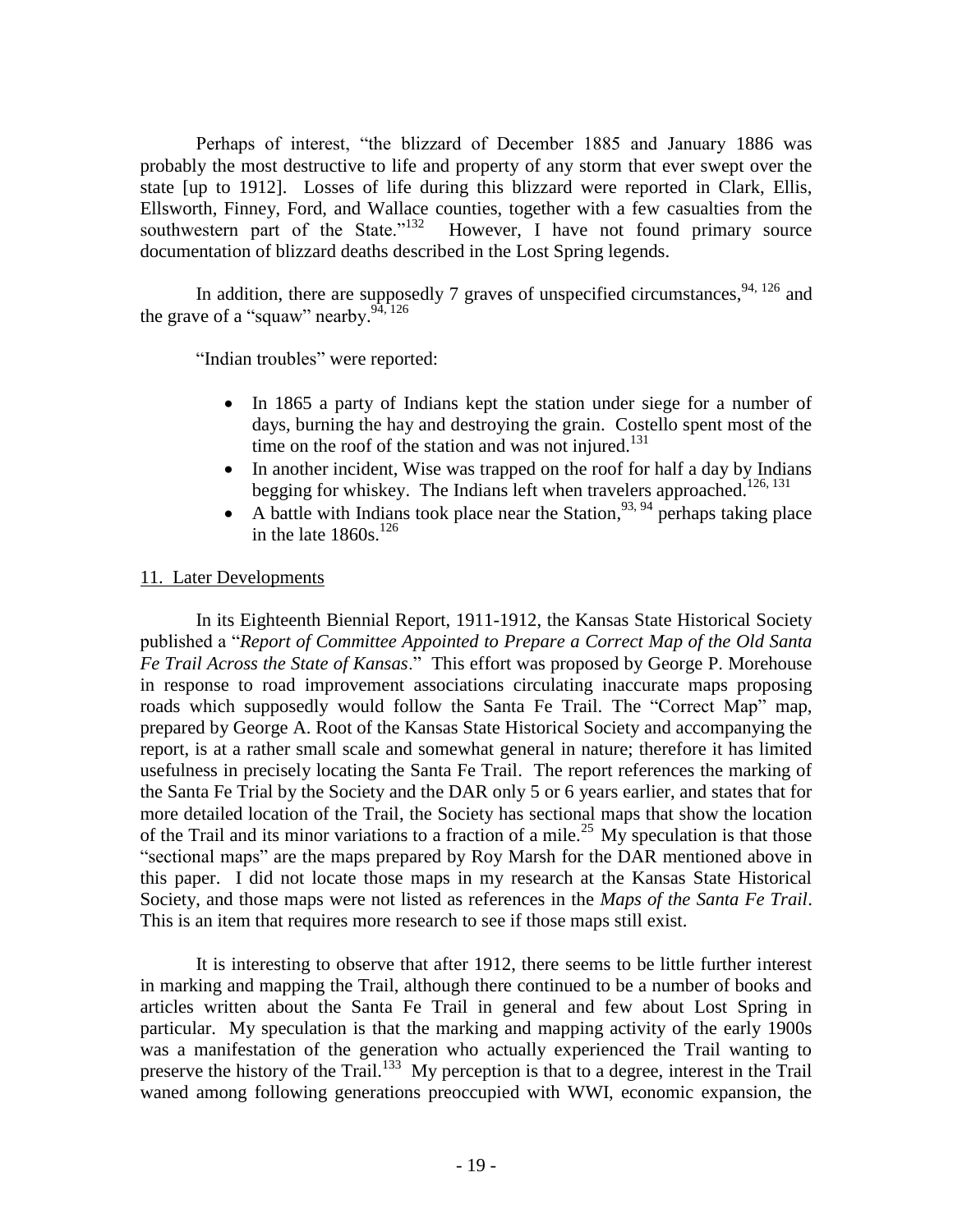Great Depression, WWII, and the social problems of the 1960's. At least in my experience, there seems to have been a renewed interest in our history and heritage in the 1970's.

I believe this renewed interest appeared on the National level as an outgrowth of the Historic Sites Act of 1935, which lead to the National Historic Preservation Act of 1966, which in turn lead to creation, for example, of the Historic American Engineering Record and the National Register of Historic Places. One example of this is nomination of Lost Spring for the National Register of Historic Places Inventory by Richard D. Pankratz, Director of the Kansas State Historical Society on December 5, 1975. Lost Spring was entered into the National Register September 30, 1976. The reader may find it of interest that the nomination forms and supporting documentation are clearly for the "Lost Spring" (singular) located in Section 17, and the nomination specifically excluded the Lost Spring Station.<sup>127</sup> However, again, the old problem of naming reappears, as the present National Register of Historic Places lists Lost Spring as "Lost Springs" (plural), site number  $76000826$ ,  $^{134}$  not as "Lost Spring" (singular) as shown on the application.

"The 1968 National Trails System Act (Public Law 90-543) listed [the Santa Fe Trail] as one of 14 trails to be studied for possible designation as either a national scenic or recreational trail. In 1976 the former Bureau of Outdoor Recreation determined that the Santa Fe Trail was nationally significant and merited recognition for the role it played in the westward expansion of the United States. However, the Trail did not meet the legislative criteria for designation as a national scenic trail."<sup>135</sup>

"In 1978, a new category for national historic trails was created." "The Santa Fe Trail clearly [met the criteria for a national historic trail], as supported by the National Park Service (NPS) testimony in 1986 and 1987 before House and Senate subcommittees. Various organizations, such as the Santa Fe Trail Association, and individuals worked diligently to ensure passage of the national historic trails legislation for the Santa Fe Trail. On May 8, 1987, President Ronald Reagan signed Public Law 100-35 (an amendment to the National Trails System Act) to establish the Santa Fe National Historic Trail" (SFNHT). $^{135}$ 

In May 1990, the NPS published a "Comprehensive Management and Use Plan" for the SFNHT. Appendix C, "High Potential Historic Sites and Route Segments Along the Santa Fe Trail" of the Plan lists Lost Spring as Site Number 82.<sup>136</sup> As part of the Plan, the NPS contracted with the Patrice Press to prepare a comprehensive set of maps of the Santa Fe Trail.<sup>137</sup> The maps were published in 1989 in the book "Maps of the Santa Fe Trail." In that book, the location of the Trail closely matches the historic maps and present physical evidence, but the location of Lost Spring does not match the documentation for the location of the Lost Spring in either Section 16 or Section 17. And, the maps do not show the Alternate Later Route passing by the Lost Spring in Section 17.<sup>138</sup> I have plotted the data from "Maps of the Santa Fe Trail" on the attached map for the reader's reference (*Figure 5*).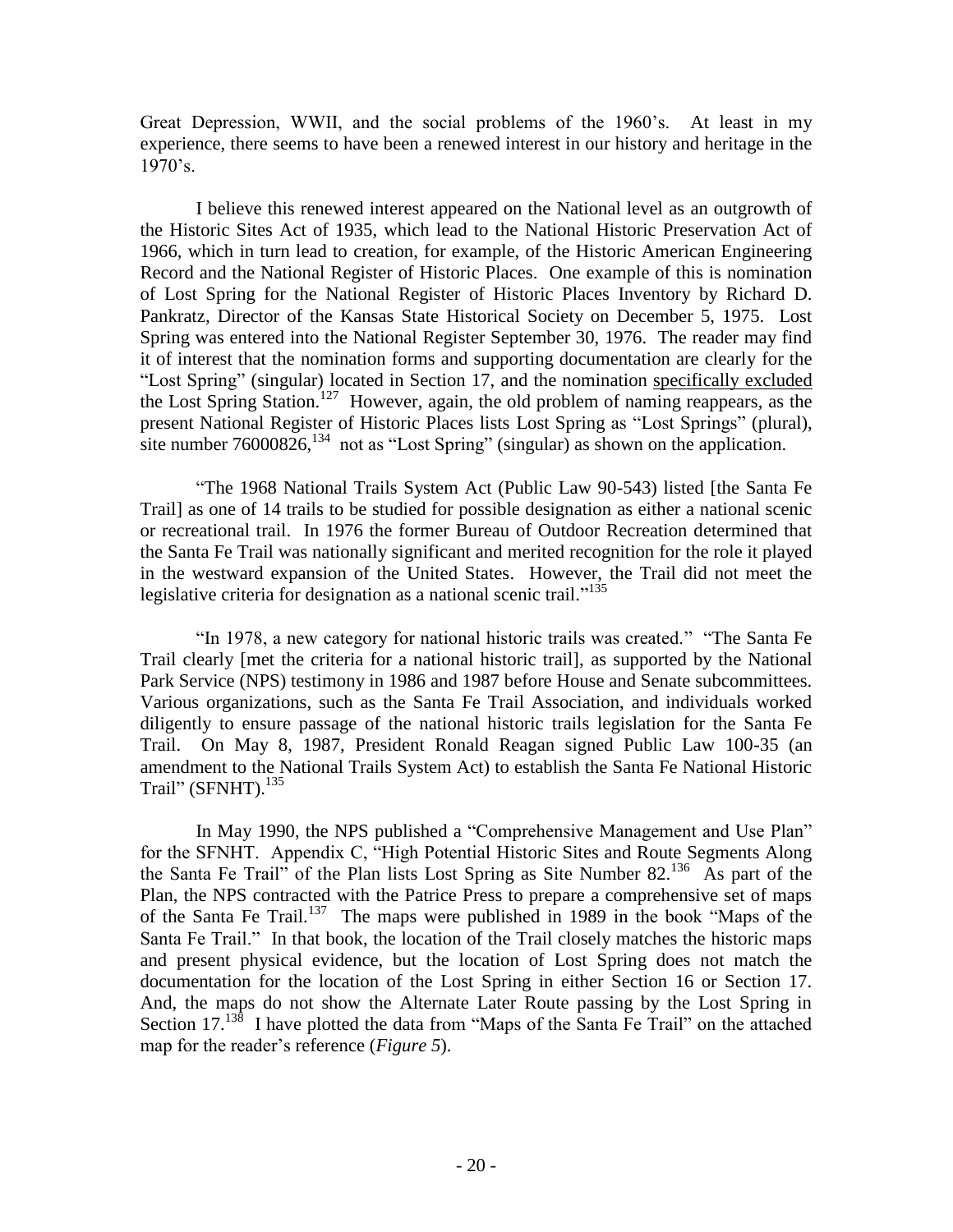The Patrice Press maps became the basis for the 1990 Map Supplement to the NPS's Comprehensive Management and Use Plan. The map in the NPS Map Supplement shows the location of the Section 17 Lost Spring, but the location of the Santa Fe Trail is shown entirely wrong in the vicinity of Lost Spring.<sup>139</sup>

The Santa Fe Trail Association (SFTA) was founded in 1986 for the purpose of preserving and promoting the history of the Santa Fe Trail. The SFTA holds a biennial symposium in September of odd numbered years where persons interested in the Santa Fe Trail can share information, learn more about the Trail, and tour local Trail sites. In 2005 the symposium was held in McPherson, Kansas, at which time the Shields family was honored with an Award of Merit for Trail Preservation in recognition of their preservation of Lost Spring and promotion of the history of Lost Spring Station for almost  $100$  years.<sup>140</sup>

In 2008, the Virginia Shields Trust donated an easement to Marion County, Kansas for the purpose of constructing a "wayside exhibit" to inform visitors of the history of Lost Spring and the history of the Santa Fe Trail in the vicinity. The project to develop the wayside exhibit was sponsored by the Cottonwood Crossing Chapter of the SFTA, and the project was endorsed by the national SFTA. The project, in general, consisted of:

- Relocating the 1908 monument to the north side of County Road 340 in a location more conveniently accessible, and providing a new base for the monument.
- In the process of relocation of the monument, finding the "time-capsules" placed under the monument in 1908; however, they were broken and the contents severely deteriorated.
- Installing a historic interpretive plaque (wayside exhibit) describing the Lost Spring Station and spring, and describing other features related to the Santa Fe Trail of historical interest in the general vicinity.
- Providing a parking area off of the County Road
- Providing public access to the spring.

The relocation of the monument occurred in July 2009, and the formal dedication of the Lost Spring Wayside Exhibit was held in July 2010 after all work was completed for the site.

# 12. Conclusion

The history of Lost Spring and vicinity is interesting and significant. Earlier printings of this paper provided the basis for the interpretive information that is presented at the Lost Spring Wayside Exhibit.

I encourage and welcome input from the reader. While many references are cited, there are no doubt others I have not located that could provide valuable information -- information which could further confirm, or require modification of the conclusions presented in this paper.